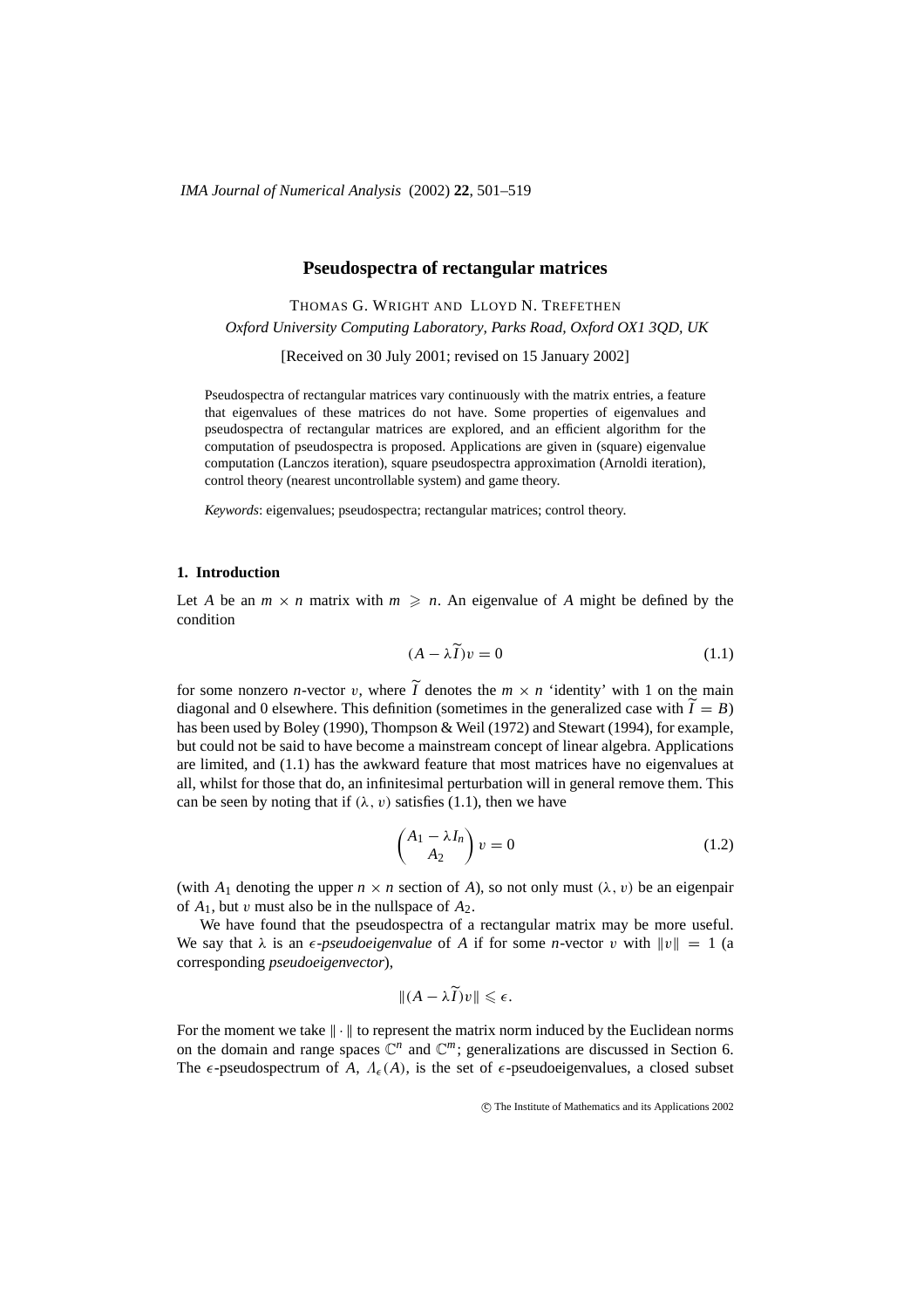of C. As we will note,  $\Lambda_{\epsilon}(A)$  depends continuously on A (for  $\epsilon > 0$ ) and may be empty for non-zero  $\epsilon$  (unlike the pseudospectra of square matrices).

So far as we are aware, pseudospectra of rectangular matrices have been considered previously only by Toh & Trefethen (1996), Wright & Trefethen (2001) and Higham & Tisseur (2002). The aim of the present paper is to explore this notion more systematically, to propose algorithms, and to consider possible applications. We begin in Section 2 by setting forth fundamental properties, and elaborate on the basic ideas in Section 3 by presenting simple examples. Our set of proposed algorithms is described in Section 4; these are incorporated in the first author's Pseudospectra GUI (Wright, 2001), a graphical Matlab code. Section 5 considers various applications, including the analysis of Lanczos iterations for symmetric matrices, even though symmetric matrices are a field where one might not expect pseudospectra to have much use. Section 6 considers generalizations such as the generalized rectangular eigenvalue problem

$$
(A - \lambda B)v = 0
$$

and non-Euclidean norms, and finally Section 7 summarizes some of our observations.

Though pseudospectra of rectangular matrices have rarely been considered explicitly in the past, our definitions and algorithms are closely related to certain developments in the study of controllability, and distance to uncontrollability, of linear control systems. Some of these connections are mentioned in Section 5.

### **2. Basic properties**

Throughout this paper, we assume that *A* is an  $m \times n$  matrix (real or complex) with  $m \ge n$ . Probably none of the results in this section are fundamentally new, although they may not have been put together in this form before.

The definition of  $\epsilon$ -pseudospectra of rectangular matrices just given,

$$
\Lambda_{\epsilon}(A) = \{ z \in \mathbb{C} : \| (A - z\widetilde{I})v \| \leq \epsilon \text{ for some } v \in \mathbb{C}^n, \|v\| = 1 \},\tag{2.1}
$$

suggests an equivalent definition in terms of exact eigenvalues of perturbed matrices (where Λ(*A*) denotes the set of eigenvalues of *A*),

$$
\Lambda_{\epsilon}(A) = \{ z \in \mathbb{C} : z \in \Lambda(A + E) \text{ for some } E \text{ with } ||E|| \le \epsilon \}. \tag{2.2}
$$

To see that these two definitions are equivalent, suppose first that for  $z \in \mathbb{C}$  there exists some unit vector  $v \in \mathbb{C}^n$  such that  $\|(A - z\widetilde{I})v\| \leq \epsilon$ . Define  $y = (A - z\widetilde{I})v$ , so that  $||y|| \leq \epsilon$ , and define  $E = -yv^*$ . Then

$$
(A + E)v = Av - yv^*v = z\widetilde{I}v,
$$

so *z* is an eigenvalue of  $A + E$  with  $||E|| \le \epsilon$ . On the other hand, if  $(A + E)v = z\overline{I}v$  for some *E* with  $||E|| \le \epsilon$  and  $||v|| = 1$ , then  $||(A - zI)v|| = ||Ev|| \le \epsilon$ . (This result is proved in the more general rectangular matrix polynomial case by Higham & Tisseur (2002).)

For both analytical and computational reasons, it is often convenient to characterize  $\Lambda_{\epsilon}(A)$  in terms of the pseudoinverse, which can be defined in the following manner. Let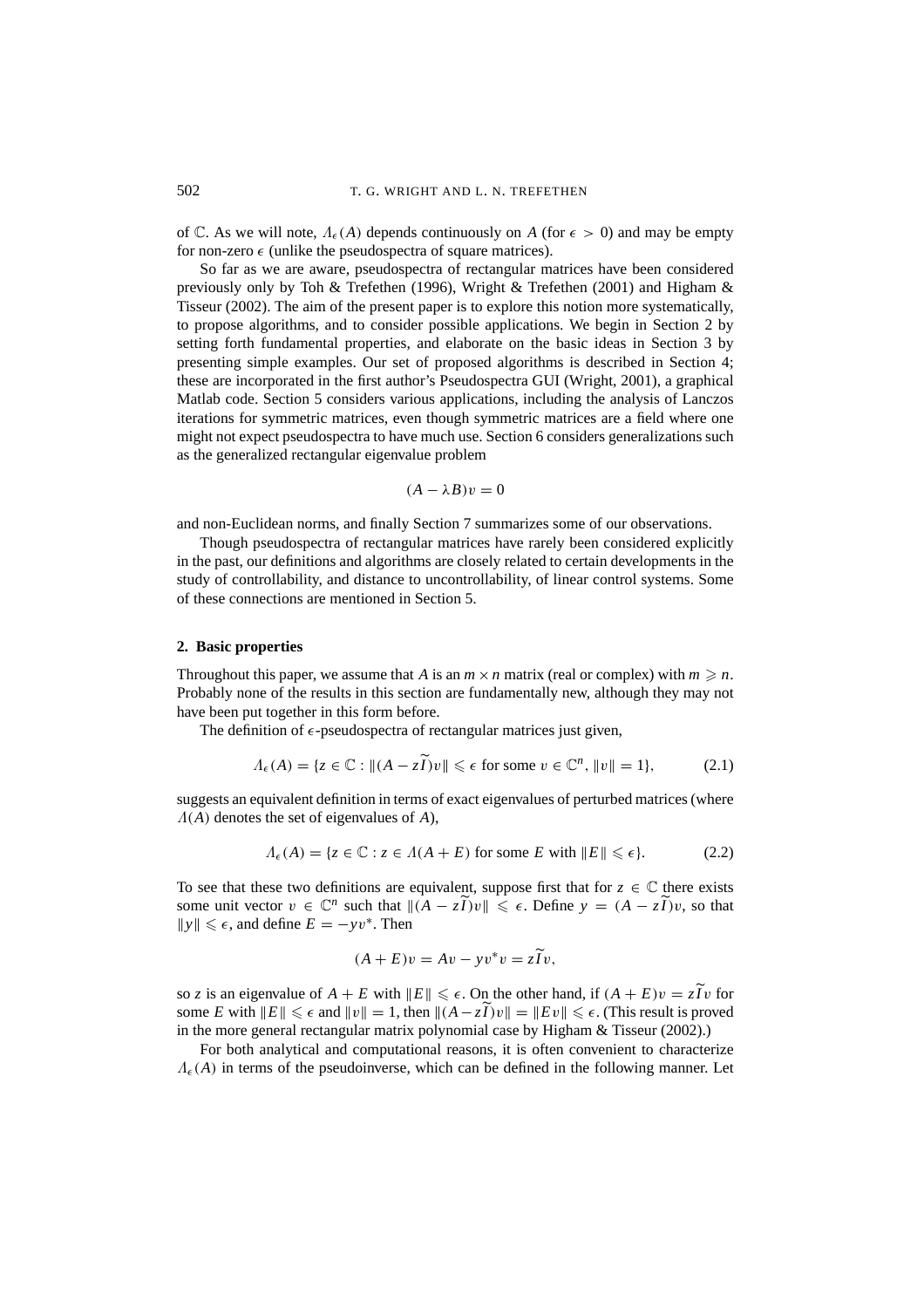the singular value decomposition (SVD) of  $z\tilde{I} - A$  be given by

$$
z\widetilde{I} - A = U\Sigma V^* = \sum_{j=1}^p \sigma_j u_j v_j^*,
$$
\n(2.3)

where  $p = \min(m, n)$ ,  $U \in \mathbb{C}^{m \times m}$  and  $V \in \mathbb{C}^{n \times n}$  are unitary (with columns  $u_i$  and  $v_j$  respectively), and  $\Sigma \in \mathbb{C}^{m \times n}$  is diagonal with main diagonal entries  $\sigma_j$ , ordered in non-increasing order. The pseudoinverse  $(z\tilde{I} - A)^+$  can be written as

$$
(z\widetilde{I} - A)^{+} = \sum_{j=1}^{p} \frac{1}{\sigma_j} v_j u_j^{*},
$$
\n(2.4)

see e.g. Golub & Van Loan (1996); Stewart & Sun (1990). (Note that our definition of the pseudoinverse differs from that in the above references which take  $p = \text{rank}(z\tilde{I} - A)$ , since for rank-deficient matrices our pseudoinverse is undefined.)

This leads to the following definition of pseudospectra:

$$
\Lambda_{\epsilon}(A) = \{ z \in \mathbb{C} : ||(z\tilde{I} - A)^{+}|| \geqslant \epsilon^{-1} \}
$$
\n(2.5)

(where the norm is taken to be infinite if the pseudoinverse in undefined). From (2.4) and the unitary invariance of the 2-norm, it is clear that (2.5) is equivalent to

$$
\Lambda_{\epsilon}(A) = \{ z \in \mathbb{C} : \sigma_{\min}(z\widetilde{I} - A) \leqslant \epsilon \}. \tag{2.6}
$$

To show that these definitions are also equivalent to  $(2.1)$  and  $(2.2)$ , we first prove that  $(2.1)$ implies (2.5), and then that (2.6) implies (2.1). Suppose that for  $z \in \mathbb{C}$  there exists a unit vector  $v \in \mathbb{C}^n$  such that  $(A - z\widetilde{I})v = -y$  with  $||y|| \le \epsilon$ . Pre-multiplying this equation by the pseudoinverse yields  $v = (z\tilde{I} - A)^+ y$ , and since  $1 = ||v|| \le ||(z\tilde{I} - A)^+|| ||y||$ , we have  $\|z\tilde{I} - A\|^+$   $\geq \epsilon^{-1}$ . The final part of our equivalence follows from noting that the SVD (2.3) implies that  $\|z\overline{I} - A)v_p\| = \|\sigma_p u_p v_p^* v_p\| = \sigma_p = \sigma_{\min}(z\overline{I} - A).$ 

We have established the following theorem.

THEOREM 2.1 The definitions  $(2.1)$ ,  $(2.2)$ ,  $(2.5)$ , and  $(2.6)$  are equivalent.

One of the reasons for studying pseudospectra of rectangular matrices is that  $\Lambda_{\epsilon}(A)$ depends continuously on A for  $\epsilon > 0$ , even though the eigenvalues of A can vanish under infinitesimal perturbations. From definition (2.6), for example, it can be seen that  $\Lambda_{\epsilon}(A)$ changes continuously with  $\epsilon > 0$  since the singular values are continuous functions of the matrix entries.

Another motivation for this work is the following monotonicity result (expressed in 'Matlab notation').

THEOREM 2.2 Let *A* be an  $m \times n$  matrix. Then

(i)  $\Lambda_{\epsilon}(A(:, 1:k)) \subseteq \Lambda_{\epsilon}(A(:, 1:k+1)), \quad 1 \leq k < n.$ (ii)  $\Lambda_{\epsilon}(A(1:k+1,:)) \subseteq \Lambda_{\epsilon}(A(1:k,:)), \quad 1 \leq k < m.$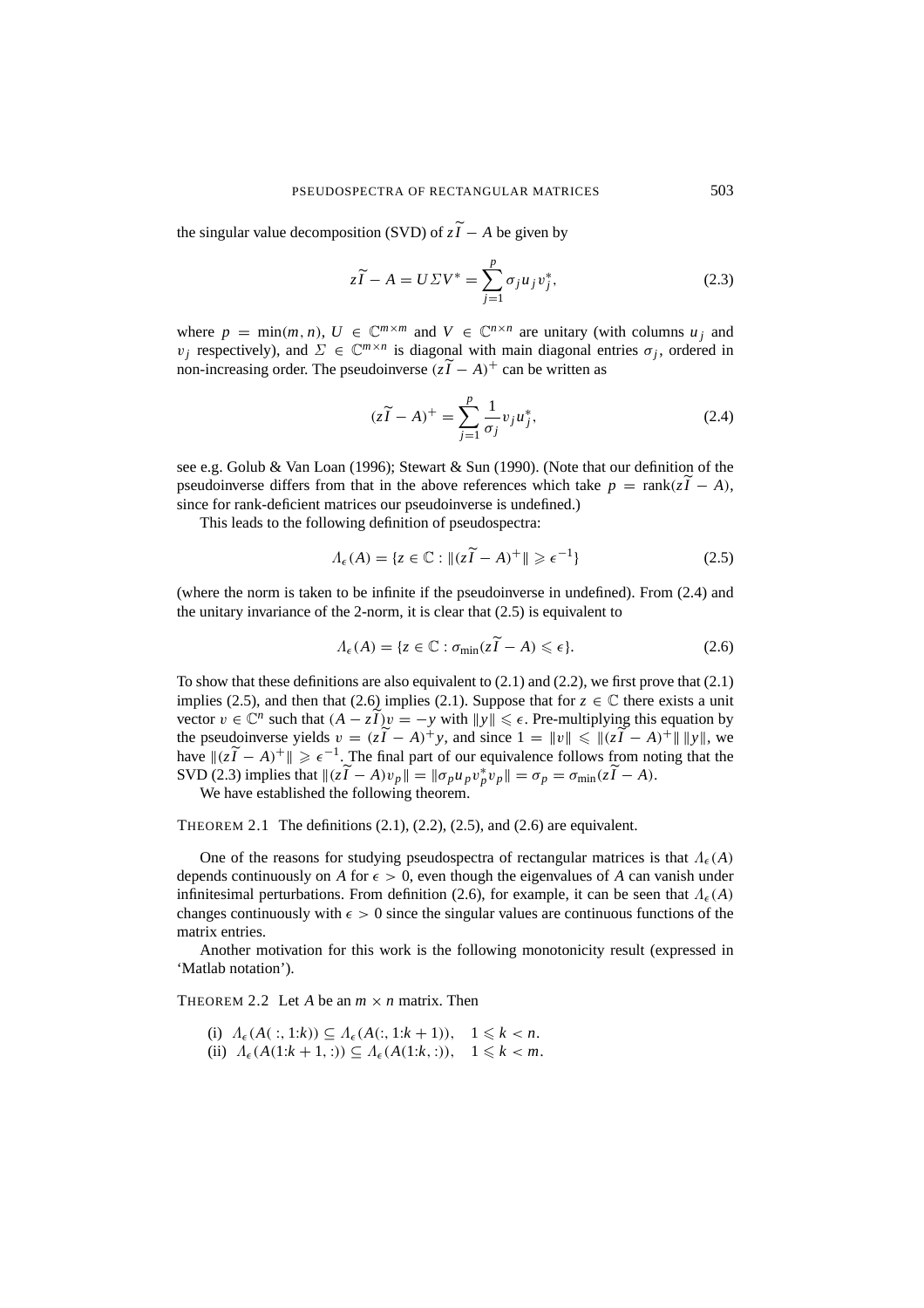*Proof.* Both results follow from the definition of the minimum singular value of a matrix *B*,

$$
\sigma_{\min}(B) = \min_{\|x\|_2=1} \|Bx\|_2,
$$

since (i) removing columns of *B* can only increase this minimum, whereas (ii) removing rows of *B* can only decrease it.

An alternative explanation for part (ii) of Theorem 2.2 (for  $k \ge n$ ) can be obtained as follows: for  $(\lambda, v)$  to be a  $\epsilon$ -pseudoeigenpair of A, not only must it be a  $\epsilon$ -pseudoeigenpair of the upper  $n \times n$  section  $A_1$  of  $A$ , but  $v$  must also be 'nearly' in the null-space of  $A_2$ , the lower  $(m - n) \times n$  section of *A*, since

$$
\epsilon^2 \geq \|\lambda(\widetilde{I} - A)v\|_2^2 = \|\lambda I_n - A_1)v\|_2^2 + \|A_2v\|_2^2.
$$

Removing rows of  $A_2$  is equivalent to reducing  $\|A_2v\|_2$ , or in other words, allowing  $(\lambda, v)$ to be an  $\epsilon$ -pseudoeigenpair of  $A_1$  for a larger value of  $\epsilon$ .

Many theorems for pseudospectra of square matrices also apply to rectangular matrices, or at least have analogues. For example, Embree & Trefethen (2001) present generalizations of 16 eigenvalue theorems to pseudospectra theorems, and about half of their pseudospectra theorems also apply in the rectangular case. Here are two of them.

THEOREM 2.3 Let *A* be an  $m \times n$  matrix. Then

(i) 
$$
\lambda \in \Lambda(A) \implies \lambda \in \Lambda_{\epsilon}(A)
$$
 for all  $\epsilon \ge 0$ ;  
\n(ii)  $\Lambda_{\epsilon|\beta|}(\alpha \widetilde{I} + \beta A) = \alpha + \beta \Lambda_{\epsilon}(A)$  for  $\alpha, \beta \in \mathbb{C}$ .

### *Proof.*

- (i) This follows immediately from the definitions of  $\Lambda(A)$  and  $\Lambda_{\epsilon}(A)$ .
- (ii) This is trivial for  $\beta = 0$ . For  $\beta \neq 0$ , we have

$$
|\beta| \| (z\widetilde{I} - (\alpha \widetilde{I} + \beta A))^+\| = \|(\beta^{-1}(z - \alpha)\widetilde{I} - A)^+\|.
$$

This theorem and the preceding discussion may give the impression that the mathematics of pseudospectra of rectangular matrices is much like that for square matrices. However, the opposite is true: the rectangular case is a very different problem. For example, for a square matrix *A* the resolvent  $(zI - A)^{-1}$  is an analytic function of *z* for  $z \notin A(A)$ , and this implies that  $\log ||(zI - A)^{-1}||$  is subharmonic, that  $||(zI - A)^{-1}||$  satisfies a maximum principle, and that projections and other matrix functions can be computed by Cauchy integrals. All these properties vanish in the rectangular case, beginning with the fact that because the pseudoinverse of a matrix *B* is defined by a formula  $B^+ = (B^*B)^{-1}B^*$ , which contains a complex conjugate,  $(zI - A)^+$  does not depend analytically on *z* when *A* is rectangular. A rectangular matrix cannot be construed as mapping a vector space to itself, there is no determinant or Jordan canonical form, and its properties cannot be obtained by reduction to eigenvalues. We must rely on other techniques.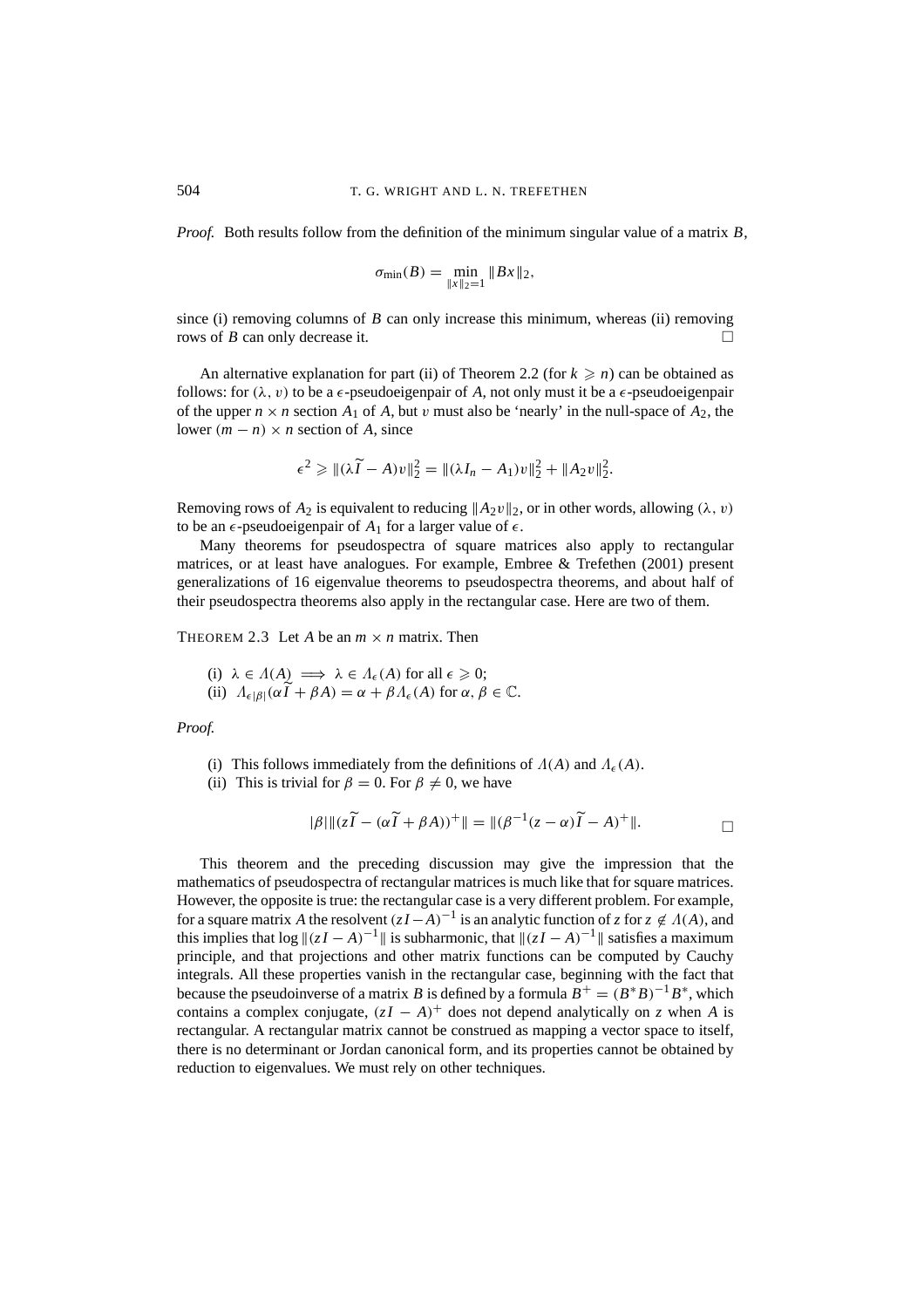

FIG. 1.  $\epsilon$ -pseudospectra ( $\epsilon = 10^{-1}$ ,  $10^{-1.25}$ , ...,  $10^{-2}$ ) for different portions of the 4 × 3 matrix (3.1). The sets are nested as predicted by Theorem 2.2.

# **3. Examples**

The  $4 \times 3$  matrix

$$
A = \begin{pmatrix} 1 & 10 & 10 \\ 0 & 2 \cdot 1 & 4 \cdot 2 \\ 0 & 0 \cdot 1 & 0 \cdot 2 \\ 0 & 0 \cdot 1 & 0 \cdot 2 \end{pmatrix}
$$
 (3.1)

has eigenvalues  $\lambda_1 = 0$  and  $\lambda_2 = 1$ , as can be readily verified. (Corresponding eigenvectors are  $(10, -2, 1)^T$  and  $(1, 0, 0)^T$ .)

The top left plot of Fig. 1 shows the pseudospectra of *A*, with the eigenvalues drawn as dots. Note that although there is a region of the complex plane near  $z = 2.3$  in the  $10^{-1.75}$ pseudospectrum, there are no points near  $z = 2.3$  in the  $10^{-2}$ -pseudospectrum: this could not happen if *A* were square, since for a square matrix each connected component of the pseudospectrum contains an eigenvalue. In the top right, we see the pseudospectra of the upper  $3 \times 3$  square of *A*, and sure enough, there is now an eigenvalue near  $z = 2.3$ . Finally, the bottom plot shows the pseudospectra of the first two columns of *A*, and now there is just the single eigenvalue  $\lambda = 1$ .

The inclusion properties of Theorem 2.2 can be clearly seen: the pseudospectra of *A*(1:3, :) are bigger than those of *A*, whilst the pseudospectra of *A*(:, 1:2) are smaller.

Figure 2 shows the pseudospectra of *A* in another manner. We see that the resolvent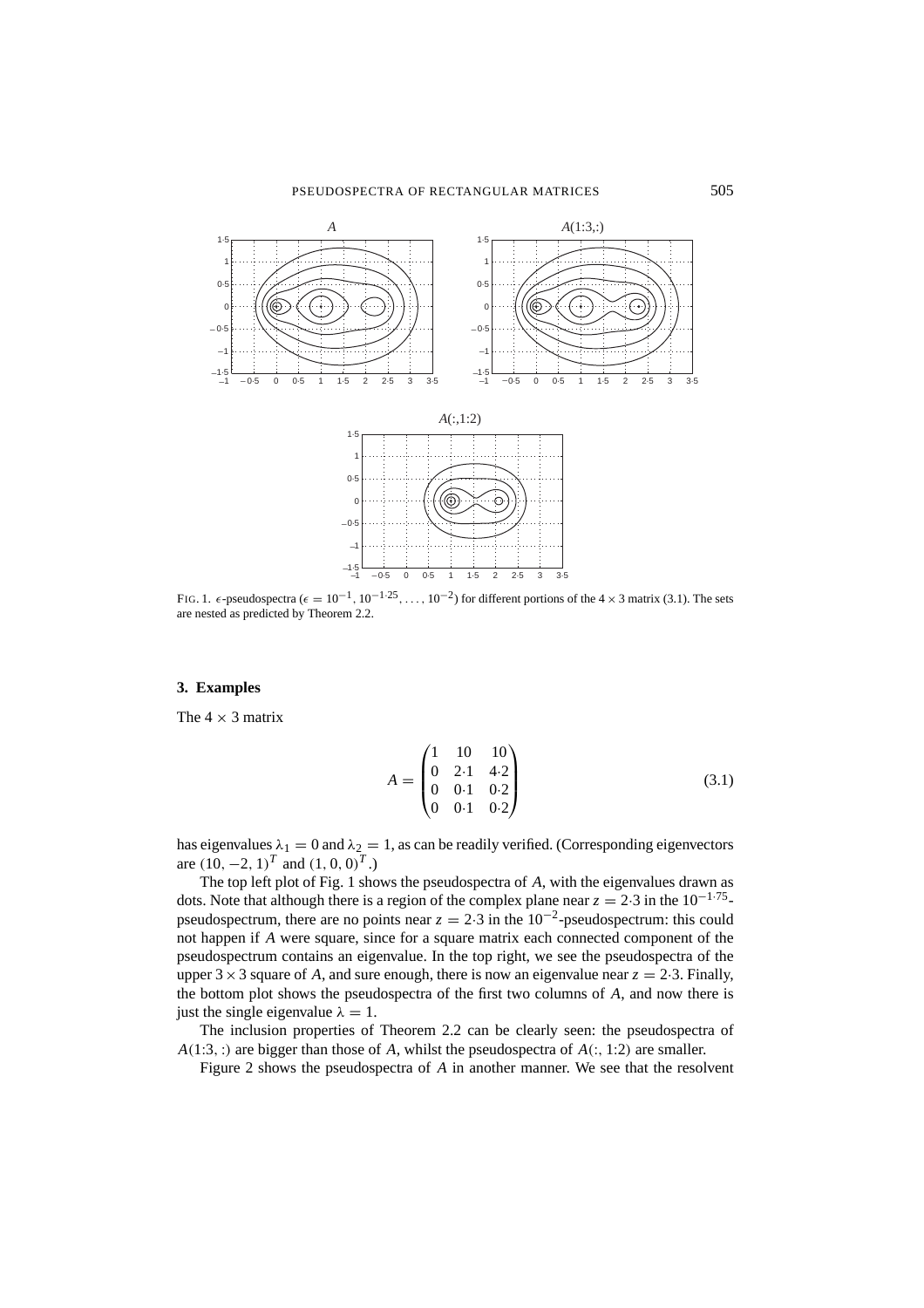

FIG. 2. Surface plot of  $\log_{10} ||(z\tilde{I} - A)^+||$  for the matrix *A* of (3.1). Whilst poles appear at the eigenvalues  $\lambda_1 = 0$ and  $\lambda_2 = 1$ , the resolvent norm is bounded near  $z = 2.3$ .

norm has poles at the eigenvalues  $\lambda_1 = 0$  and  $\lambda_2 = 1$ , but a local maximum at a pseudoeigenvalue near  $z = 2.3$ .

The matrix (3.1) is not typical of rectangular matrices, since in general they will have no eigenvalues, only pseudoeigenvalues. Perhaps a more typical example is

$$
C = \begin{pmatrix} 1 & 0 & 0 \\ 0 & 0 & 1 \\ 0 & -1 & 0 \\ 0.1 & 0.2 & 0.2 \end{pmatrix},
$$
 (3.2)

(shown in Fig. 3) for which any number *z* near  $\pm i$  or 1 is an  $\epsilon$ -pseudoeigenvalue for a small value of  $\epsilon$ ; there are no eigenvalues.

#### **4. Algorithms**

Having decided that pseudospectra of rectangular matrices may provide useful information, we face the question of how to compute them. For dense, square matrices, methods for the computation of pseudospectra fall broadly into two categories: grid-based methods (see e.g. Trefethen, 1999), and path-following methods (see e.g. Brühl, 1996). Here we will consider only the former.

In recent years, grid-based algorithms for the dense, square case have improved greatly from the basic idea of computing a full SVD of *zI* − *A* at each point *z* in a grid. The current state-of-the-art algorithm for a general dense matrix has two phases (Lui, 1997; Trefethen, 1999). The first is to compute a Schur decomposition of the matrix,  $A = U T U^*$ , where *T* is triangular and *U* unitary, and the second is to compute just the smallest singular value at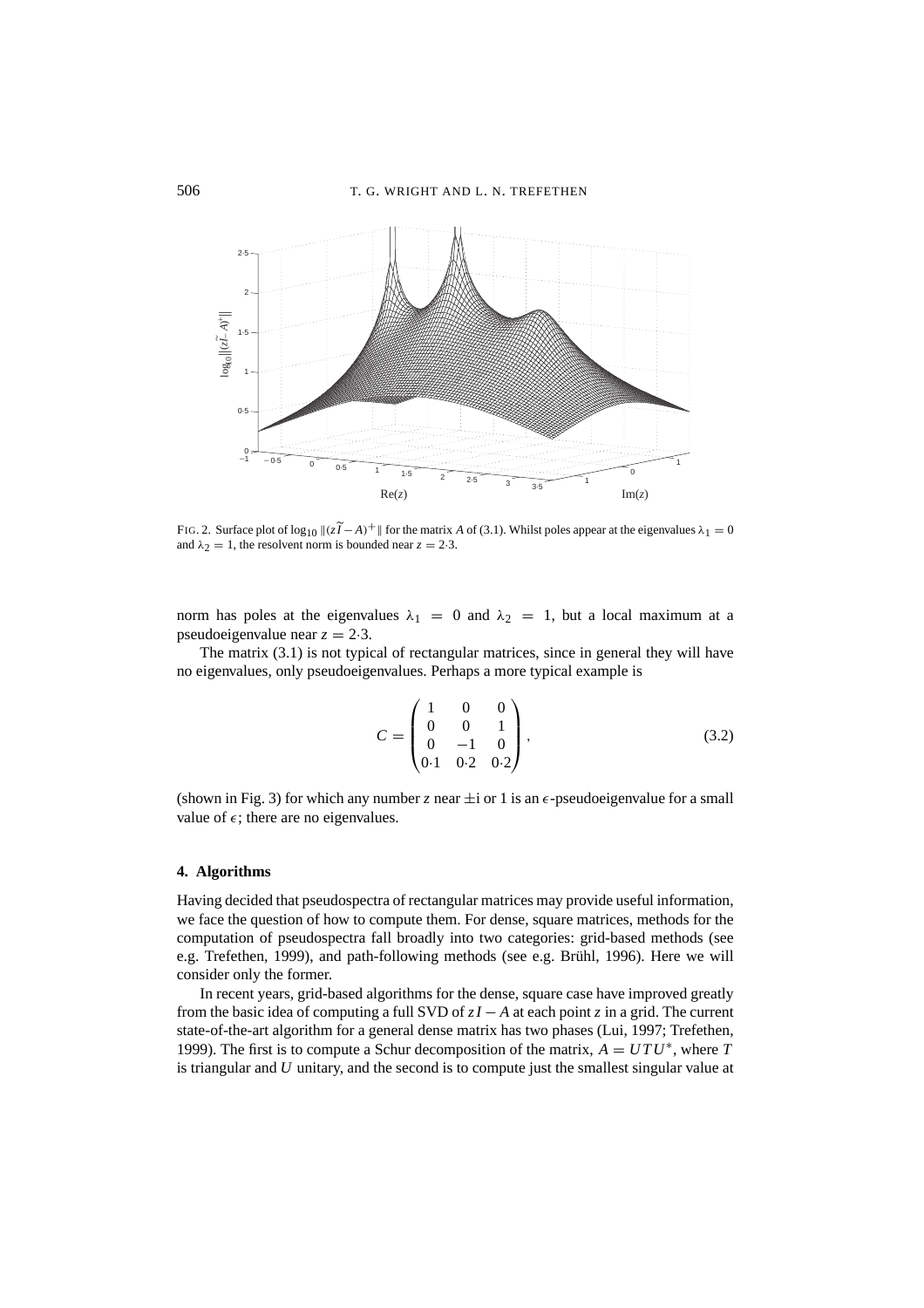

FIG. 3. Like Fig. 2, but for the matrix *C* of (3.2).  $z = 1$  is an  $\epsilon$ -pseudoeigenvalue for a slightly smaller value of  $\epsilon$ than  $z = \pm i$ , but this matrix has no eigenvalues.

each grid point,

$$
\sigma_{\min}(zI - A) = \sigma_{\min}(U(zI - T)U^*) = \sigma_{\min}(zI - T). \tag{4.1}
$$

This can be done efficiently by computing the smallest eigenvalue of the matrix  $(zI - T)^*(zI - T)$  using an inverse Lanczos iteration (i.e. a Lanczos iteration for the largest eigenvalue of  $(zI - T)^{-1}(zI - T)^{-*}$ ), since the systems that have to be solved are triangular.

Ideally, we would like to follow a similar procedure in the case of rectangular matrices, but unfortunately we have not found a generalization of the Schur decomposition that preserves shift-invariance (4.1). However, we can follow this general pattern, performing some computation once and for all at the start, affording us cheaper computations at the grid points than we would otherwise have.

Our current algorithm distinguishes two classes of matrices, those with  $m \geq 2n$  and those with  $m < 2n$ . The overall aim is the same for each: to reduce the problem to the computation of the smallest singular value of a triangular matrix, which, as just stated, can be relatively cheap.

### 4.1 *Matrices with*  $m \ge 2n$

The first thing to note for matrices  $A \in \mathbb{C}^{m \times n}$ ,  $m \ge 2n$  is that although we need to compute  $\sigma_{\min}(z\tilde{I} - A)$  at each grid point, only the upper  $n \times n$  portion of this matrix changes from point to point:

$$
z\widetilde{I} - A = \begin{pmatrix} zI_n \\ 0 \end{pmatrix} - \begin{pmatrix} A_1 \\ A_2 \end{pmatrix}.
$$

Since singular values are invariant under unitary transformations, we can replace  $A_2$  by  $QA_2$  for any unitary matrix Q. In particular, we can perform a QR factorization  $A_2 = QR$ , and then

$$
\sigma_{\min}(z\widetilde{I}-A)=\sigma_{\min}\begin{pmatrix}zI_n-A_1\\-A_2\end{pmatrix}=\sigma_{\min}\begin{pmatrix}zI_n-A_1\\-R\end{pmatrix}.
$$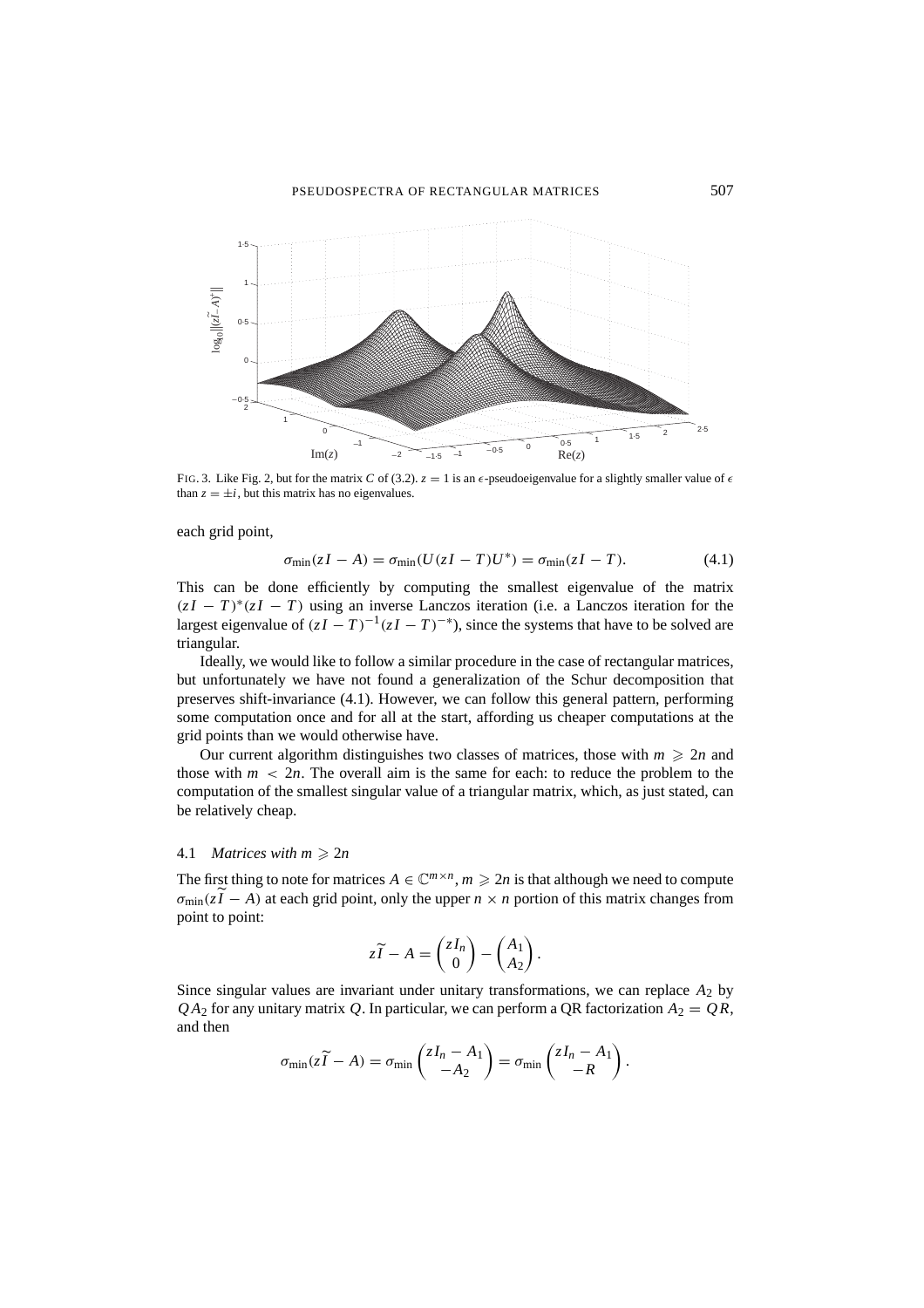If *R* has any rows of zeros (as it certainly will if  $m > 2n$ ), these will not affect the singular values and can be removed, leaving a matrix *S* of dimension  $2n \times n$  with the following structure:

$$
S = \begin{pmatrix} \times & \times & \times & \times \\ \times & \times & \times & \times & \times \\ \times & \times & \times & \times & \times \\ \times & \times & \times & \times & \times \\ \times & \times & \times & \times & \times \\ \times & \times & \times & \times & \times \end{pmatrix}.
$$

The structure of *S* could be called *trapezoidal*, which is the term we will use for the remainder of this paper.

Even after performing this reduction, we still cannot use *S* efficiently within an inverse Lanczos iteration, so we now have to do a further reduction *after* shifting for each grid point. Fortunately, this can be done reasonably quickly with a further QR factorization (again dropping rows of zeros, leaving an  $n \times n$  triangular matrix), taking advantage of the zeros we have already introduced. We call this a banded QR factorization, since the trapezoidal form of *S* means that it is banded below the diagonal (with bandwidth *n*).

The cost of this banded QR factorization is  $O(n^3)$  for each grid point *z* (in addition to the  $\mathcal{O}(n^2)$  inverse Lanczos iteration). This figure is higher than the  $\mathcal{O}(n^2)$  one gets for square matrices, but this appears to be the price to be paid for working with rectangular matrices.

### 4.2 *Matrices with m* < 2*n*

If the matrix is not of the previous form, the focus of the computation shifts: at the cost of more work in the first phase, we can further reduce the work at each grid point in the second phase. First we note that we no longer have a such a large block of the matrix  $z\tilde{I} - A$ that is unchanged at each grid point. In fact, since  $A_2$  now has fewer rows than columns, we cannot transform *A* to trapezoidal form using the same technique used above. What we can do, however, is split the matrix pencil  $z\tilde{I} - A$  differently as follows:

$$
z\widetilde{I} - A = z \begin{pmatrix} I_1 \\ I_2 \end{pmatrix} - \begin{pmatrix} A_1 \\ A_2 \end{pmatrix},
$$

where  $I_1$  and  $A_1$  are  $(m - n) \times n$  and  $I_2$  and  $A_2$  are  $n \times n$ . If we now perform a QZ factorization (see e.g. Golub & Van Loan (1996))  $Q(zI_2 - A_2)Z = zT_2 - S_2$  and update the pencil  $zI_1 - A_1$  correspondingly (by post-multiplying by *Z*), we are left with a pencil of the form

$$
zT-S=z\left(\begin{array}{c}I_1Z\\QI_2Z\end{array}\right)-\left(\begin{array}{c}A_1Z\\QA_2Z\end{array}\right)=z\left(\begin{array}{c}I_1Z\\T_2\end{array}\right)-\left(\begin{array}{c}A_1Z\\S_2\end{array}\right),
$$

where *S* and *T* are in trapezoidal form of dimension  $m \times n$ , and *Q* and *Z* are unitary and of dimension *n*×*n*. This means that *zT* − *S* has the same singular values as  $z\widetilde{I}$  − *A* for all values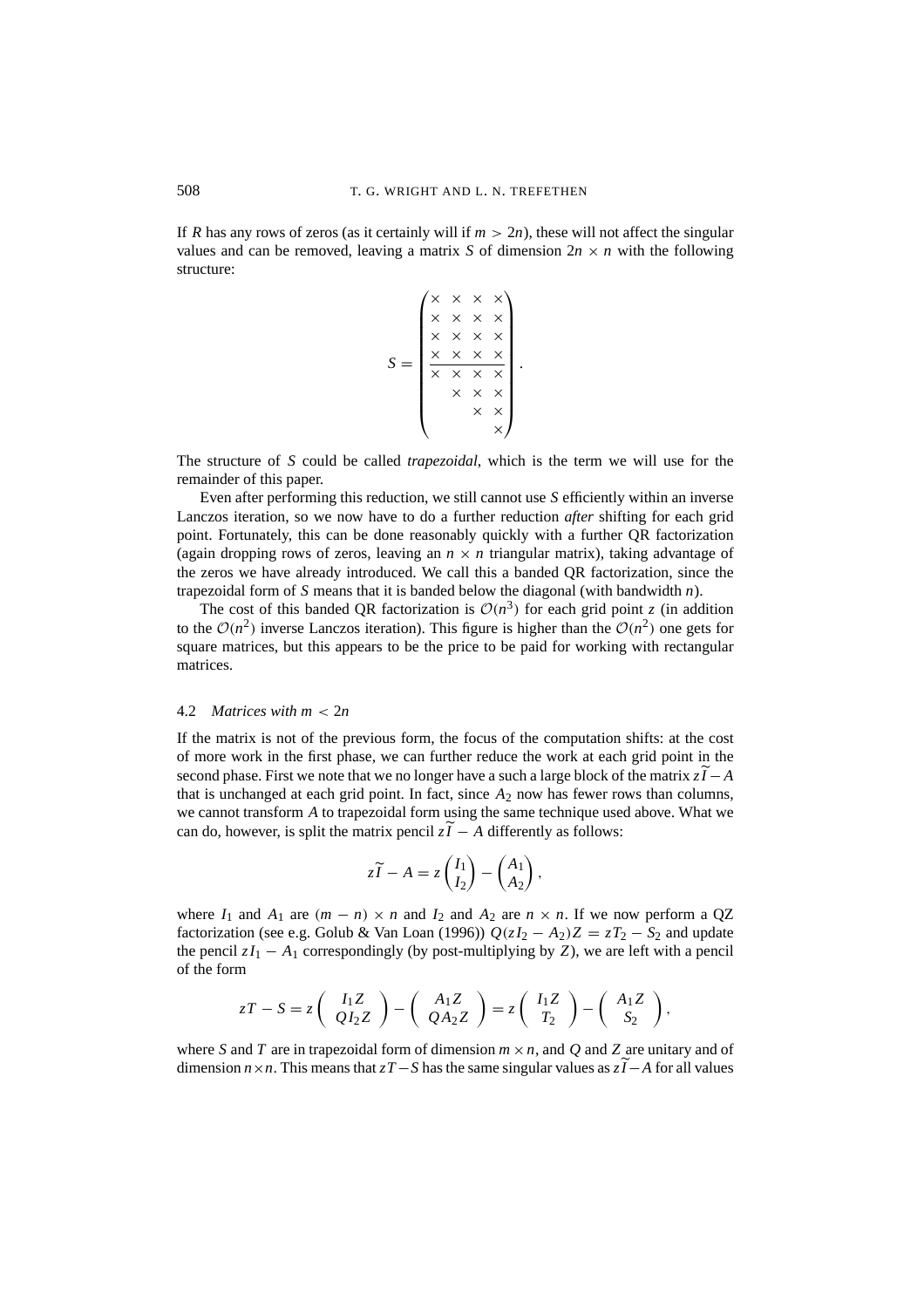```
procedure RECTPSA(A, grid)
   if m \ge 2n then
       [Q, R] = QR(A(n + 1:m, :))S(1:n,:) = A(1:n,:)S(n + 1:2n, :)= R(1:n, :)T = \tilde{I}else
       [S_2, T_2, Z] = QZ(A(m - n + 1:m, :), \tilde{I}(m - n + 1:m, :))S(1:m - n, :)=A(1:m - n, :)ZS(m - n + 1:m, :)= S_2T(1:m - n, :)= Z(1:m - n, :)T(m - n + 1:m, :)= T_2end if
   for each z \in \text{grid},
       [Q, R] =BAND_QR(zT - S)
       R = R(1:n, :)\sigma_{\min}(R) = \text{INV}\text{LANCZOS}(R^*R)end for
end procedure
```
FIG. 4. Algorithm for pseudospectra of rectangular matrices.

of *z*. (Note that updating  $I_1$  and  $A_1$  can be done more efficiently if the transformations used to construct *Z* are applied as they are created during the QZ algorithm, rather than by explicitly forming and post-multiplying by *Z*.)

We can now use the banded OR factorization of the trapezoidal matrix  $zT - S$  at each grid point *z* to generate a square, triangular matrix that can then be used with the inverse Lanczos iteration exactly as before.

Although the QZ factorization is much more expensive than the QR factorization used when  $m \ge 2n$  (by a factor of approximately 20), we only have to do this once, and now the bandwidth of the pencil  $zT - S$  is only  $m - n$ , meaning that the QR factorization at each grid point involves  $\mathcal{O}((m-n)n^2)$  operations instead of  $\mathcal{O}(n^3)$ . In other words, the closer to square the matrix *A* is, the cheaper the computation is at each grid point.

If *A* is square, the QZ factorization reduces to the Schur decomposition, and we recover the standard algorithm for square matrices. (In this case the lower bandwidth is 0, so we do not need any banded QR step at each grid point.)

Our complete algorithm for rectangular matrices is given in Fig. 4.

# **5. Applications**

### 5.1 *Arnoldi iteration*

Rectangular matrix pseudospectra were first introduced to handle the rectangular Hessenberg matrices generated by the Arnoldi iteration applied to a non-Hermitian matrix *A* (Arnoldi, 1951; Saad, 1980). Interest in these matrices arose from their inclusion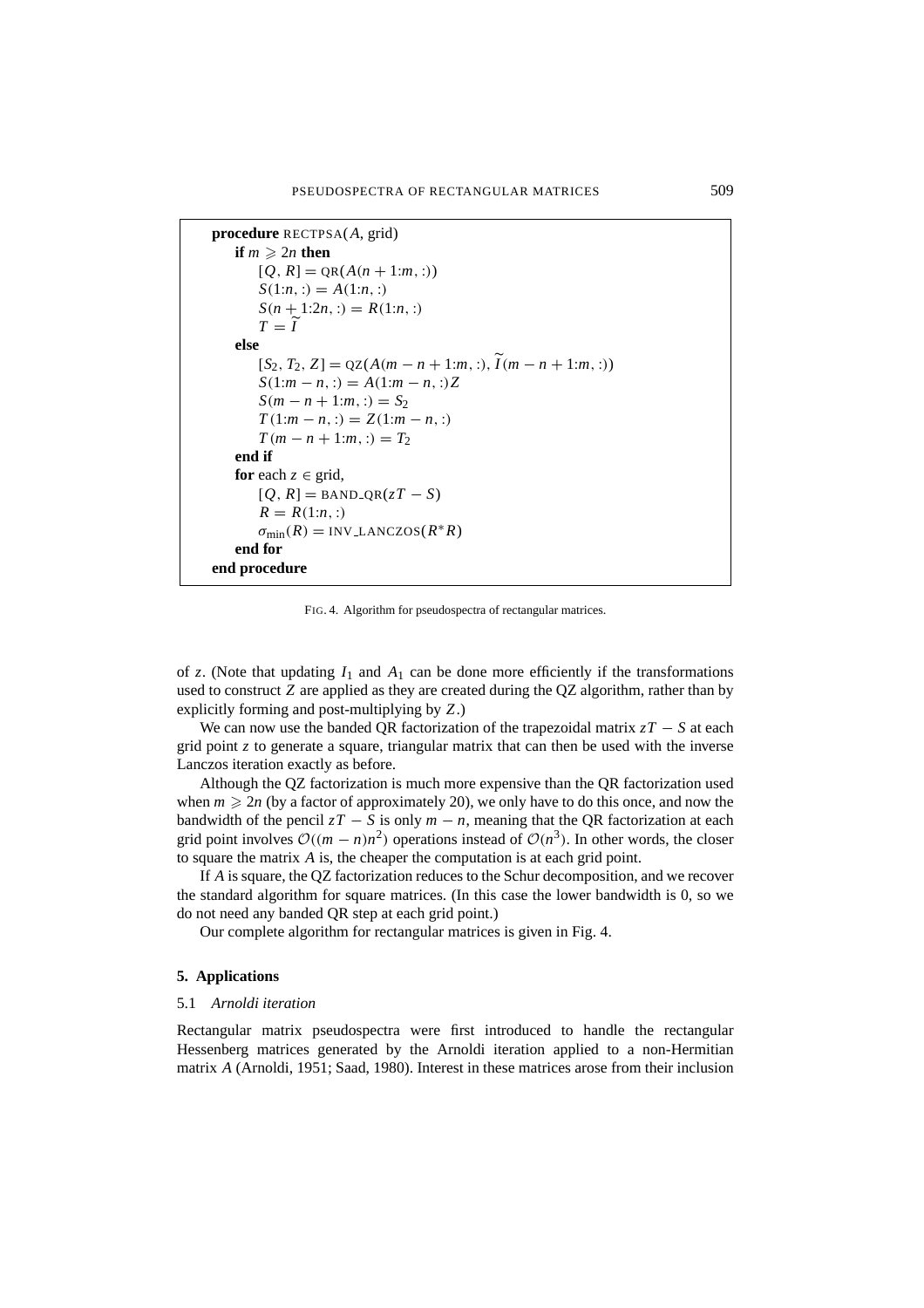properties (Theorem 2.2). Toh & Trefethen (1996) showed that the pseudospectra of the  $(k + 1) \times k$  matrix  $H_k$  from the *k*th step of the Arnoldi process,

$$
AV_k = V_k H_k + f_k e_k^* = V_{k+1} \widetilde{H}_k,
$$

are contained within those of *A*, and often provide good approximations. This is very different to the familiar situation with the Ritz values of *A* (the eigenvalues of the  $k \times k$ square matrix  $H_k$ ), which in general can lie far from the true eigenvalues of  $A$ .

Although the result of Toh & Trefethen was of theoretical interest, in practice large subspace dimensions *k* are often needed before good approximations to the pseudospectra are obtained. Wright & Trefethen (2001) showed that when the matrices  $H_k$  are computed<br>in the matrices in the matrices of the matrices  $H_k$  are computed using the implicitly restarted Arnoldi iteration (Sorensen, 1992; Lehoucq *et al.*, 1998) however, accurate approximations to the pseudospectra can be obtained for much smaller subspace dimensions. In particular, pseudospectra approximations can be obtained for a very low relative cost once the eigenvalue computation is complete. The algorithm described in that paper uses a Hessenberg QR factorization (see e.g. Golub & Van Loan, 1996) at each gridpoint and is a special case of the algorithm described here in Section 4; no initial reduction to trapezoidal form is necessary since  $H_k$  already has the necessary structure.

### 5.2 *Block Arnoldi iteration*

In practice, the computer memory hierarchy sometimes makes it advantageous to work on matrices rather than just vectors, and a block variant of the Arnoldi iteration can be used for this purpose (Saad, 1992). The idea is similar to the usual Arnoldi iteration, except that instead of starting with a single vector,  $v_0$ , one starts with a block of *j* orthonormal starting vectors,  $V_0 = [v_0, v_1, \ldots, v_{j-1}]$ . After the *k*th step of the iteration, one has a block-Hessenberg matrix

$$
\widetilde{H}_k = \begin{pmatrix} H_{1,1} & H_{1,2} & \cdots & H_{1,k} \\ H_{2,1} & H_{2,2} & \cdots & H_{2,k} \\ & \ddots & \ddots & \vdots \\ & & H_{k,k-1} & H_{k,k} \\ & & & H_{k+1,k} \end{pmatrix},
$$

of dimension  $j(k+1) \times jk$ , where  $H_{i,l}$  is dense for  $i \leq l \leq k$  and  $H_{i,i-1}$  is upper triangular for  $2 \le i \le k + 1$ . The upshot of this is that  $H_k$  is already in trapezoidal form, so we can compute its pseudospectra without any phase one pre-processing. What is more, since *H k* is a rectangular section of the final banded Hessenberg matrix *H*, which is similar to *A*, the nesting property holds as in the case of the standard Arnoldi iteration:

$$
\Lambda_{\epsilon}(\widetilde{H}_k) \subseteq \Lambda_{\epsilon}(H) = \Lambda_{\epsilon}(A).
$$

Restarting techniques (including implicit restarting (Sorensen, 1992)) that result in matrices which are left in a block-Arnoldi factorization will also yield matrices that have this property.

Small block sizes are typically used in practice (e.g.  $j = 2$  to  $j = 6$ ), which means that the bandwidth of  $H_k$  is small, and the pseudospectra can be computed efficiently.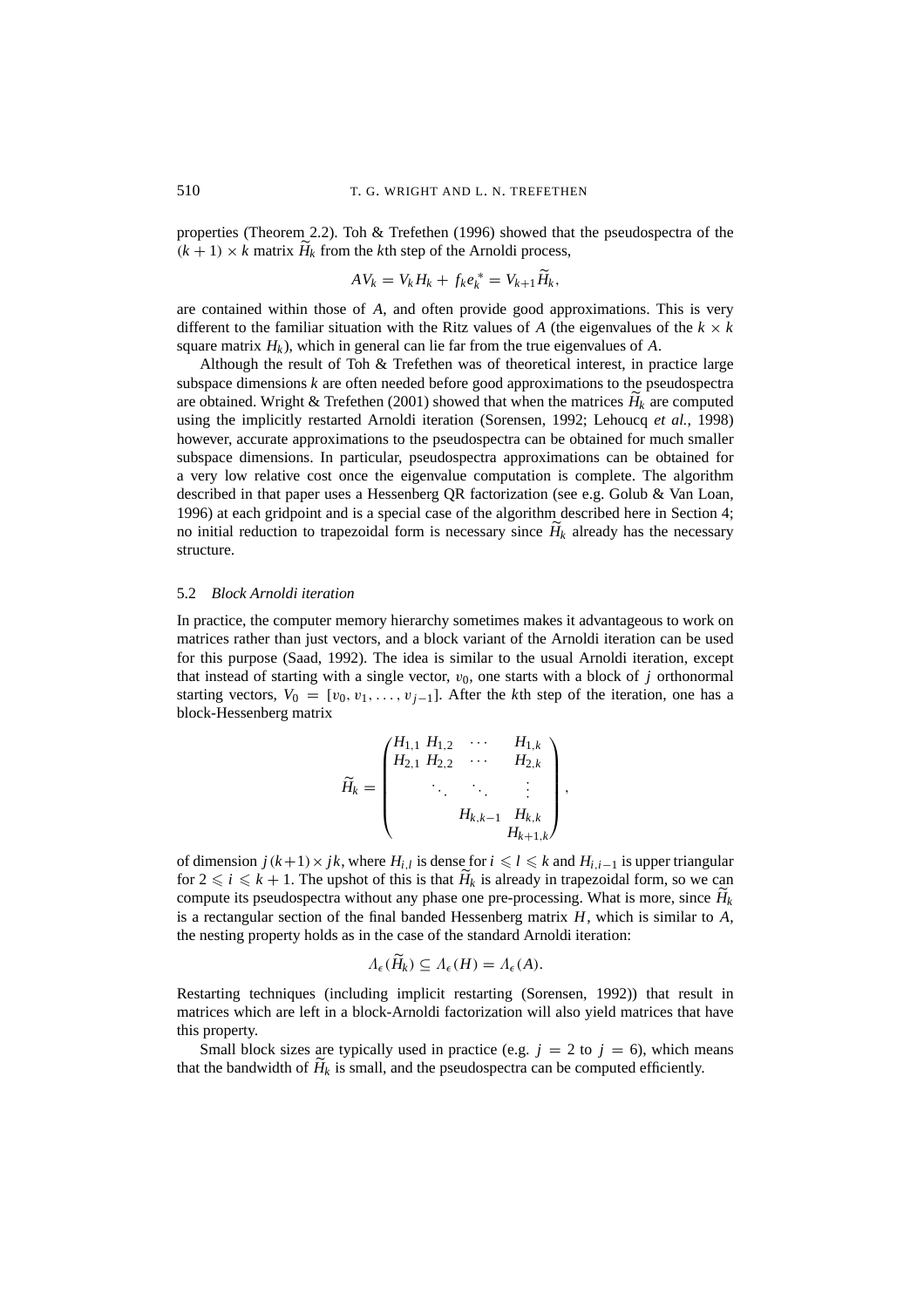### 5.3 *Bounds for Lanczos iterations*

Whilst one would not usually consider using pseudospectra to say something about the behaviour of normal matrices, in this section we show that they can lead to useful eigenvalue bounds. The Lanczos factorization for a symmetric matrix *A* can be written as

$$
A Q_k = Q_k T_k + \beta_k q_{k+1} e_k^* = Q_{k+1} \widetilde{T}_k,
$$

where  $Q_k$  is a matrix with orthonormal columns and  $T_k$  is tridiagonal. This is a special case of the Arnoldi factorization, and so, as before,  $\Lambda_{\epsilon}(T_k) \subseteq \Lambda_{\epsilon}(A)$ .

The eigenvalues  $\theta_i$  of  $T_k$  (the Ritz values) are conventionally taken as approximations to the eigenvalues of *A*, and the following bound is often used as a test of the quality of the approximation (see e.g. Bai *et al.*, 2000, Golub & Van Loan, 1996):

$$
\min_{\lambda \in \Lambda(A)} |\theta_i - \lambda| \leq \beta_k |(s_i)_k| = \|Ay_i - \theta_i y_i\|_2, \quad i = 1, 2, \dots, k. \tag{5.1}
$$

Here  $(\theta_i, s_i)$  is an eigenpair of  $T_k$  and  $y_i = Q_k s_i$  is the corresponding Ritz vector of *A*.

Recall that the  $\epsilon$ -pseudospectra of A consist simply of balls of radius  $\epsilon$  centred at the eigenvalues, or equivalently, if  $z \in A_{\epsilon}(A)$ , there must be an eigenvalue within a distance  $\epsilon$ of *z*,

$$
\min_{\lambda \in \Lambda(A)} |z - \lambda| \leqslant \epsilon. \tag{5.2}
$$

Since  $\Lambda_{\epsilon}(T_k) \subseteq \Lambda_{\epsilon}(A)$ , there must also be an eigenvalue of *A* within a distance  $\epsilon$  of any point  $z \in A_{\epsilon}(T_k)$ . Another way to put this is that the distance of the Ritz values  $\theta_i$  to the true eigenvalues of *A* can be bounded in terms of the norm of the resolvent:

$$
\min_{\lambda \in \Lambda(A)} |\theta_i - \lambda| \le ||(\theta_i \widetilde{I} - \widetilde{T}_k)^+||_2^{-1}.
$$
\n(5.3)

What is more, we have the following theorem.

THEOREM 5.1 The pseudospectra bound (5.3) is always at least as good as the bound (5.1):

$$
\min_{\lambda \in \Lambda(A)} |\theta_i - \lambda| \leqslant \|(\theta_i \widetilde{I} - \widetilde{T}_k)^+ \|_2^{-1} \leqslant \|Ay_i - \theta_i y_i\|_2.
$$

*Proof.* We have just proved the first inequality. The second can be proved as follows:

$$
\begin{array}{rcl}\n\|(\theta_i \widetilde{I} - \widetilde{T}_k)^+\|_2^{-1} & = & \sigma_{\min}(\theta_i \widetilde{I} - \widetilde{T}_k) \\
& \leq & \|\theta_i \widetilde{I} - \widetilde{T}_k s_k\|_2 \\
& = & \|\theta_i Q_{k+1}^* Q_k - Q_{k+1}^* A Q_k s_k\|_2 \\
& = & \|\mathcal{Q}_{k+1}^*(\theta_i I_n - A) y_i\|_2 \\
& \leq & \|\mathcal{Q}_{k+1}^*\|_2 \|\theta_i I_n - A) y_i\|_2 \\
& = & \|\theta_i y_i - A y_i\|_2.\n\end{array}
$$

 $\Box$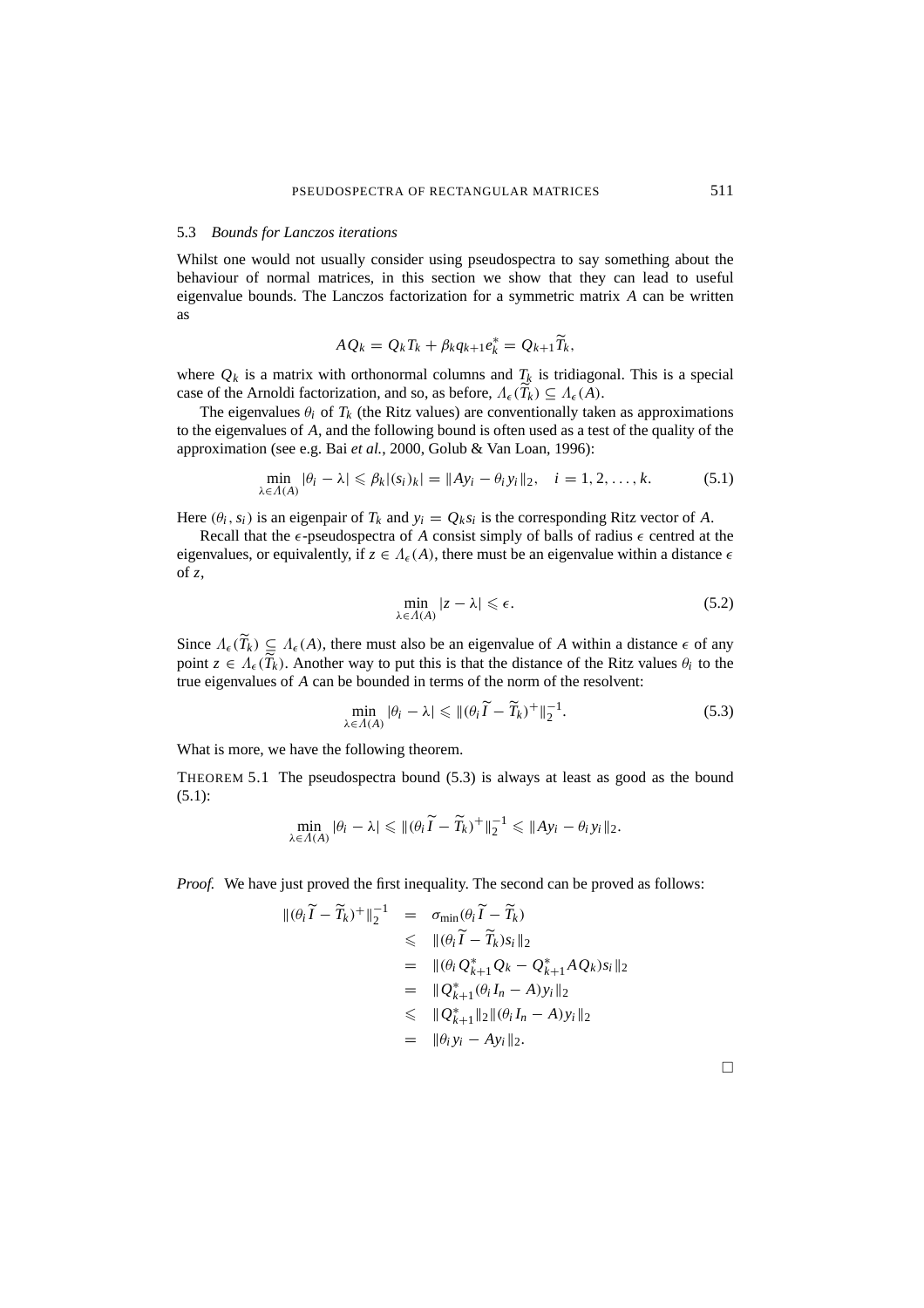In fact, this bound is not new. Lehmann (1949) and Lehmann (1966) (see also Parlett (1998, Section 10.5)) describe more general bounds for the eigenvalues of *A* in terms of not only the smallest singular value, but also the second smallest and so on. What is new here is the formulation in terms of pseudospectra, and as a result an efficient algorithm for computing the bounds. Beattie & Ipsen (2001) extend Lehmann's bounds to non-Hermitian matrices, but since these new bounds depend on the condition number of the eigenvector matrix, it is difficult to use them in practice.

Another closely related topic is that of *refined Ritz vectors* described by Jia (1997) for non-Hermitian matrices (see also Jia & Stewart, 2001). The idea here is that whilst Ritz vectors may not converge to eigenvectors of *A* or may converge slowly, refined Ritz vectors corresponding to  $Q_k u_n$ , where  $u_n$  is the right singular vector corresponding to the smallest singular value of  $z\bar{I} - T_k$ , can do better. The refined Ritz vector is a pseudoeigenvector of A for a smaller value of  $\epsilon$  than the Ritz vector, since the refined Ritz vector is optimal for the particular Ritz value.

### 5.4 *Pseudospectra lower bounds for some matrices*

For certain matrices, it is possible to approximate the pseudospectra by the pseudospectra of the first few columns of the matrix, which we know from Theorem 2.2 are lower bounds. This technique may work for example when the eigenvalues of a leading submatrix *A*<sup>11</sup> of dimension *k*  $\ll n$  are well separated and the  $(n - k) \times k$  block  $A_{21}$  below this has small norm. In such a case, the eigenvalues of  $A_{11}$  will be  $\epsilon$ -pseudoeigenvalues of the first k columns of *A* for all  $\epsilon \geq \|\mathbf{A}_{21}\|$ , and one might hope that for  $\epsilon \gg \|\mathbf{A}_{21}\|$  one will get good approximations to the pseudospectra of *A* near the eigenvalues of *A*1.

Figure 5 shows the results of this technique applied to a random matrix *A* of dimension 500 with the *k*th row and column scaled by  $1/(1 + 5(k - 1))$  for each *k*: that is,  $a_{ij}$  is a random sample from the normal distribution of mean 0 and standard deviation  $[(5i – 4)(5j – 4)]^{-1}$ . The plot on the left shows the true pseudospectra near some of the eigenvalues, and took nearly 12 minutes to compute on a Sun Ultra 5 workstation, whilst the right plot shows the lower bound obtained by taking the first 30 columns, and took less than 20 seconds to compute (on the same grid). The lower block has norm  $||A_{21}|| \approx 10^{-1.5}$ , so we hope to see accurate epsilon contours down to approximately that value. In fact, we do better than that.

Of course, this technique relies on a small portion of the top left of the matrix approximating the eigenvalues and pseudospectra we are interested in, which will probably not be the case in general. More often, use of the Arnoldi iteration provides a more reliable way to approximate pseudospectra whilst still maintaining inclusion.

### 5.5 *Control theory*

An important problem in control theory is that of estimating the distance from a linear control system

$$
\dot{x} = Ax + Bu
$$

(see e.g. Kailath (1980)) to the nearest uncontrollable system (a system which cannot be controlled from any given starting state to any given finishing state). In the notation of this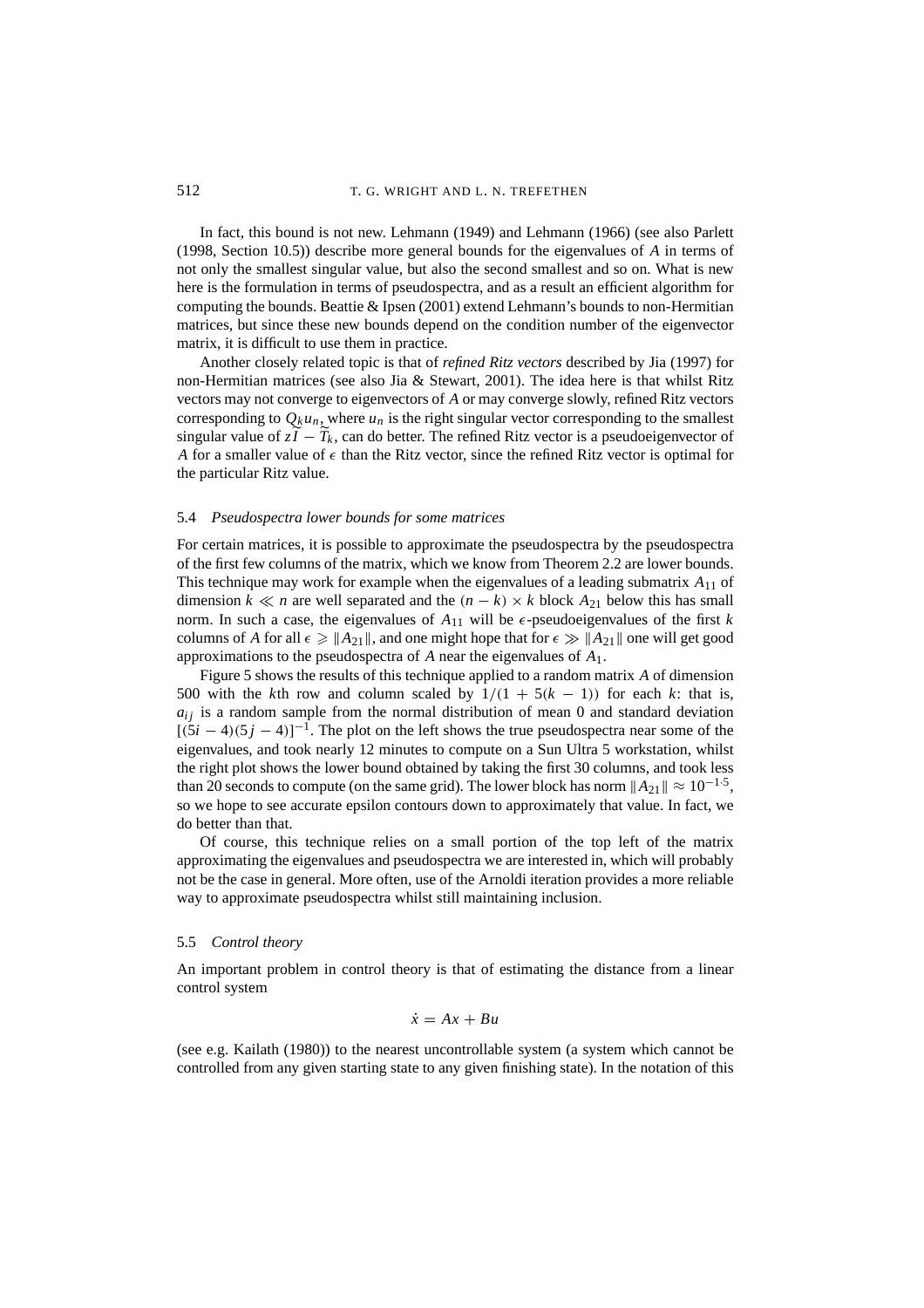

FIG. 5. Exact  $\epsilon$ -pseudospectra ( $\epsilon = 10^{-1}$ ,  $10^{-1.25}$ , ...,  $10^{-2.5}$ ) for a random matrix (left), and the lower bound obtained from the first 30 columns (right).

paper (which differs from that in control theory), *A* is  $n \times n$ , *B* is  $n \times (m - n)$ , *x* is an *n*-vector of states and *u* an  $(m - n)$ -vector of control inputs. Eising (1984) shows that this distance is equal to the smallest singular value (minimized over all values of  $\lambda$ ) of the  $m \times n$ matrix

$$
\left(\begin{array}{c} \lambda I - A^T \\ B^T \end{array}\right),
$$

which as pointed out in Higham & Tisseur (2002), is equal to

$$
\min_{\epsilon} \left\{ \Lambda_{\epsilon} \left( \begin{array}{c} \lambda I - A^T \\ B^T \end{array} \right) \neq \emptyset \right\}.
$$
\n(5.4)

In other words, the maximum value of the resolvent norm of this matrix is the inverse of the minimum distance to an uncontrollable system. Thus in our terms the problem of determining distance to uncontrollability becomes the problem of finding the maximum of the resolvent norm surface.

Various algorithms for computing this distance have appeared in the literature such as an early contribution by Boley (1987), and a notable recent contribution by Gu (2000). The algorithms Gu presents are iterative, and he observes that if the system is close to being uncontrollable, the number of iterations can increase. This increase in computation time is also seen by Byers (1990) in his 'BFI' method, which is similar to ours. He computes  $h(\lambda) = \sigma_{\min}([A - \lambda I_n, B])$  for many different values of  $\lambda$  by first reducing A to upper Hessenberg form  $H = Q^*AQ$ , and then for each  $\lambda$  reducing  $[H - \lambda I_n, Q^*B]$  to upper trapezoidal form,  $[R, 0]$  where  $R$  is triangular, again using unitary transformations. He then estimates  $\sigma_{\text{min}}(R)$  using a condition number estimator (see e.g. Cline *et al.*, 1979), doing this for different values of λ defined in a grid. This approach proves too costly for systems which are close to being uncontrollable, and he also describes a second algorithm which reduces the necessary number of evaluations of  $h(\lambda)$ .

To give an indication of how our approach could be used in practice, consider the matrix *C* of (3.2). The distance to uncontrollability is the inverse of the maximum value of the resolvent norm, so if C represents a control system (where A is  $3 \times 3$  and B is  $3 \times 1$ ),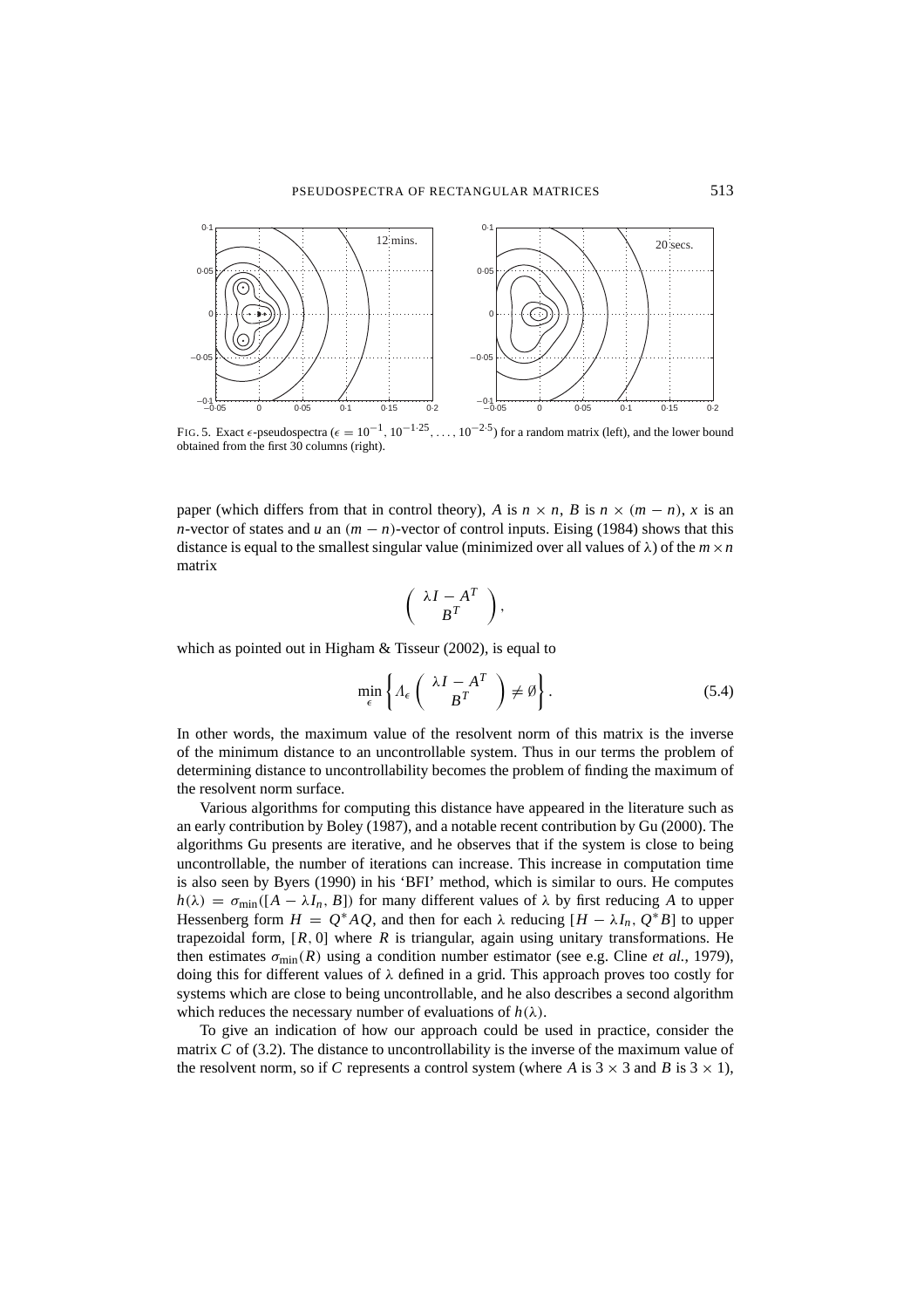from a rotation of Fig. 3 it appears that the distance to uncontrollability is about  $10^{-1} = 0.1$ near  $z = 1$ . In fact, refining the grid close to this point indicates that the true distance is approximately  $10^{-1.009} = 0.0979$ . Perhaps a hybrid method which gets an initial guess from the pseudospectra grid data and then uses one of the iterative methods to refine this estimate might prove useful.

### 5.6 *Game theory*

Game theory also leads to rectangular eigenvalue problems, as a two-player game depending on a given parameter  $\lambda$  can be represented by an  $m \times n$  pencil  $A - \lambda B = G_{\lambda}$ , whose rows represent options for Player 1 and whose columns represent options for Player 2. The (*i*, *j*) entry of the pencil denotes the amount of money Player 1 receives from Player 2 if Player 1 chooses the *i*th option and Player 2 chooses the *j*th option (if this entry is negative, Player 2 receives the money from Player 1). The value of a game,  $\phi(G_\lambda) = \min_x \max_y (y^T G_\lambda x) = \max_y \min_x (y^T G_\lambda x)$  (where *x* and *y* are real, non-negative 1-norm normalized vectors), is defined to be the maximum amount Player 1 can expect to win (unless Player 1 knows extra information about the strategy of Player 2), and this is equal to the minimum amount that Player 2 can expect to lose (see e.g. Karlin (1992)).

Thompson & Weil (1972) show that if the pencil has an eigenvalue  $\lambda$  corresponding to non-negative left and right eigenvectors, the value of the game for this value of  $\lambda$  is zero. In other words, by judicious play, both players can expect to come out at least even, no matter what the other player does; the game is fair. Theorem 4.2 of Thompson & Weil can be modified for the case of  $\epsilon$ -pseudoeigenvalues instead of exact eigenvalues as follows. The pseudospectra here are defined by viewing  $A - zB$  as a map from  $\mathbb{C}_{1-\text{norm}}^n$  to  $\mathbb{C}_{\infty-\text{norm}}^m$ ,

$$
\Lambda_{\epsilon}(A) = \{ z \in \mathbb{C} : ||(A - zB)v||_{\infty} \leq \epsilon \text{ for some } v \in \mathbb{C}^n, ||v||_1 = 1 \},
$$

rather than the 2-norm pseudospectra discussed so far. However, since we have  $\|x\|_{\infty} \leq$  $||x||_2 \le ||x||_1$  for a vector *x*, the result can still be used for 2-norm pseudospectra, although it may be less sharp.

THEOREM 5.2 If  $\lambda$  is an  $\epsilon$ -pseudoeigenvalue (in the above sense) of the  $m \times n$  pencil  $A - \lambda B = G_{\lambda}$  with a corresponding right pseudoeigenvector  $x_*$  that is real and nonnegative, then the value of the game  $G_{\lambda}$  satisfies  $\phi(G_{\lambda}) \leq \epsilon$ .

*Proof.* By Hölder's inequality, we have  $y^T G_\lambda x \le ||y||_1 ||G_\lambda x||_\infty = ||G_\lambda x||_\infty$  for any normalised vector *y*, and since  $x_*$  is an  $\epsilon$ -pseudoeigenvector,  $||G_\lambda x_*||_\infty \leq \epsilon$ , which gives

$$
\phi(G_{\lambda}) = \max_{y} \min_{x} (y^{T} G_{\lambda} x)
$$
  
\$\leqslant \max\_{y} (y^{T} G\_{\lambda} x\_{\*})\$  
\$\leqslant \epsilon\$.

 $\Box$ 

As an example, consider the matrix *A* of (3.1) as a parametrized game  $A - \lambda \widetilde{I}$  (here we take  $B = \tilde{I}$ ). Player 1 chooses a number *i* from 1 to 4, and simultaneously Player 2 chooses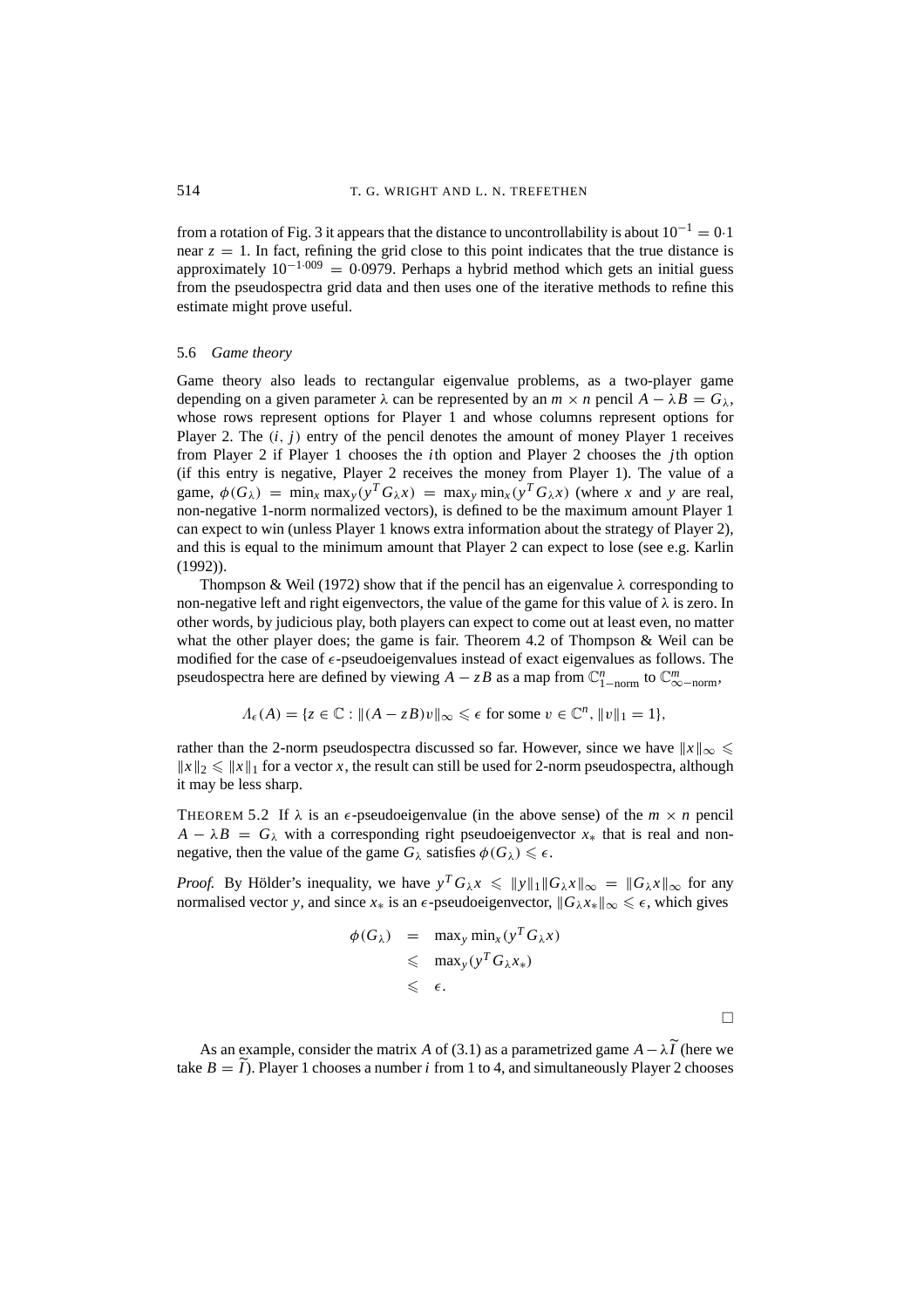a number *j* from 1 to 3. Now, as seen in Section 3,  $z = 2.3$  is an  $\epsilon$ -pseudoeigenvalue for *A* with  $\epsilon = 0.0135$  in the 2-norm. Since the right singular vector of *A* −  $\lambda$ *I* corresponding to the smallest singular value happens to be non-negative, we can apply Theorem 5.2 using this singular vector as our  $\epsilon$ -pseudoeigenvector. This tells us that for  $\lambda = 2.3$ , the value of this game is less than 0·0135.

The 1-norm normalized  $\epsilon$ -pseudoeigenvector gives probabilities for the numbers Player 2 should choose to ensure this. For example, in this game, Player 1 can never lose with  $i = 4$  since all the entries of row 4 of the matrix are non-negative. However, as predicted by the theorem, if Player 2 uses probabilities given by the pseudoeigenvector, they lose less than  $\epsilon = 0.0135$  in the long run.

### **6. Generalizations**

### 6.1 *Generalized rectangular eigenproblems*

Some applications (such as game theory) involve rectangular matrix pencils,

$$
A-\lambda B,
$$

<sup>a</sup> generalization of the pencil *<sup>A</sup>*−λ*<sup>I</sup>* we have mainly focused on up to now. For related work see Lavallée (1997). (Higham & Tisseur (2002) consider the still more general problem of rectangular polynomial eigenproblems and their application to control theory.) The analogue of (1.2) for this case is that for  $(\lambda, v)$  to be an eigenpair of the rectangular pencil, it must be an eigenpair of the square pencil  $A_1 - \lambda B_1$ , and v must be in the nullspace of  $A_2 - \lambda B_2$ .

The literature contains several different definitions of pseudospectra for square generalized eigenproblems: Riedel (1994) considers the case where *B* is self-adjoint and positive definite, van Dorsselaer (1997) only considers perturbations to *A* (not *B*), Fraysse´ *et al.* (1996) allow different sized perturbations to the matrices *A* and *B*, whilst Ruhe (1994) considers  $\Lambda_{\epsilon}(B^{-1}A)$ . Here, for simplicity, we generalize the definitions used by van Dorsselaer, since including perturbations to *B* in addition to those of *A* requires only minor changes†:

$$
\Lambda_{\epsilon}(A, B) = \{ z \in \Lambda(A + E, B) : ||E|| \le \epsilon \}
$$
  
=  $\{ z \in \mathbb{C} : ||(zB - A)^{+}|| \ge \epsilon^{-1} \}.$  (6.1)

It turns out to be relatively straightforward to include generalized rectangular eigenproblems into our current algorithm, particularly in the case where  $m < 2n$ . Here, since the QZ factorization is designed for generalized eigenproblems, we do not need to make any changes at all. On the other hand, if  $m \ge 2n$ , we have to be more careful. We can no longer perform a QR factorization of the lower  $(m - n) \times n$  block of *A* since the difference *zB* − *A* will be dense in general. However, if we first perform a QR factorization  $QR = B$  and update *A* to reflect this transformation  $\widehat{A} = Q^*A$  (thus keeping the singular values of the pencil unchanged), we now have matrices of the right form for the algorithm

<sup>&</sup>lt;sup>†</sup>Suppose that the perturbations to *A* are bounded by  $\alpha \in \alpha$  and those to *B* by  $\beta \in \alpha$ . Then  $\Lambda_{\epsilon}(A) = \{z \in \mathbb{C} :$  $||(A - zB)v|| \leq \epsilon(\alpha + \beta |z|)$  for some  $v \in \mathbb{C}^n$ ,  $||v|| = 1$ } (cf. (2.1)), as proved by Higham & Tisseur (2002) in the more general case of rectangular matrix polynomials.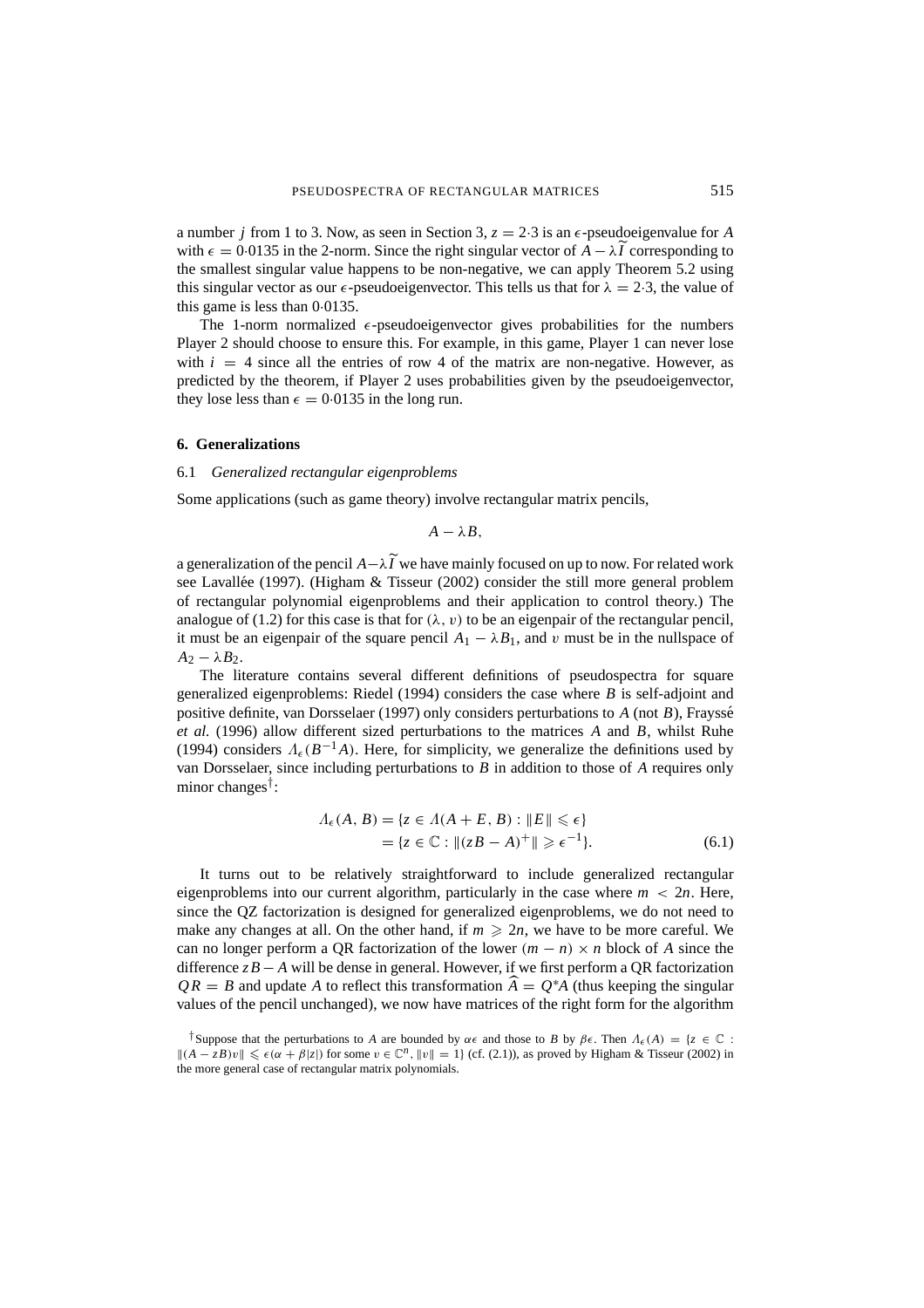presented previously, since only the upper  $n \times n$  block  $A_1$  of  $A$  will be changed when subtracting from *zB*:

$$
zQ^*B - Q^*A = z \begin{pmatrix} \times & \times & \times \\ & \times & \times \\ & & \times \\ & & & \end{pmatrix} - \begin{pmatrix} & & \\ & \widehat{A}_1 & \\ & & \\ & & & \end{pmatrix}.
$$

A very similar algorithm is described by Spellucci & Hartmann (2000) for solving the least squares problem of minimising  $\|(A + \lambda B)x - f\|_2$  for several values of  $\lambda$ . They consider  $m \gg n$ , and their algorithm reduces *A* and *B* to staircase triangular form (each column has two fewer zero entries than the previous one). They then use Givens rotations to reduce this pencil to triangular form (the step we do with banded QR, based on Householder reflectors), since this can take advantage of existing sparsity in their problem.

#### 6.2 *Computing pseudospectra in weighted norms*

Another generalization we may consider is how to compute pseudospectra in norms other than the 2-norm; this arises, for example, when an 'energy' norm is the correct way to measure perturbations to the matrix. We currently have no way of including this directly into our algorithm for general rectangular matrices, but in the special case where the rectangular matrices are derived from an orthogonal projection (for example Arnoldi's method or the JDQR algorithm (Sleijpen & Van der Vorst, 1996)) there is more we can say. The norms we consider here are of the form  $||x||_G = ||Gx||_2$  for nonsingular G, which induce the matrix norm  $||A||_G = ||GAG^{-1}||_2$  (for square matrices, *A*), and have the associated inner product  $\langle x, y \rangle_G = \langle Gx, Gy \rangle_2 = x^*G^*Gy$ .

The problem (using Arnoldi's method for illustration) is that when we come to compute the pseudospectra of the projected matrix  $H_k$ , all our algorithms use the 2-norm, not the energy norm appropriate for the problem. The solution is to compute the orthonormal basis for the Krylov subspace in Arnoldi's method not in the 2-norm, but in the required energy norm. The reason for this is as follows: suppose you build up a full Arnoldi factorization  $AV = VH$ , where *V* has *n* orthonormal columns (in the weighted inner product,  $\langle \cdot, \cdot \rangle_G$ ) or in other words

$$
V^*G^*GV = I = GVV^*G^*.
$$
\n
$$
(6.2)
$$

Now, to compute the *G*-weighted pseudospectra of *A*, we can either evaluate  $\sigma_{\min}(G(zI - A)G^{-1}) = \sigma_{\min}(zI - GAG^{-1})$ , or, since  $GAG^{-1} = GVHV^*G^*$ ,

$$
\sigma_{\min}(zI - GAG^{-1}) = \sigma_{\min}(zI - GVHV^*G^*)
$$
  
= 
$$
\sigma_{\min}(zI - H).
$$
 (6.3)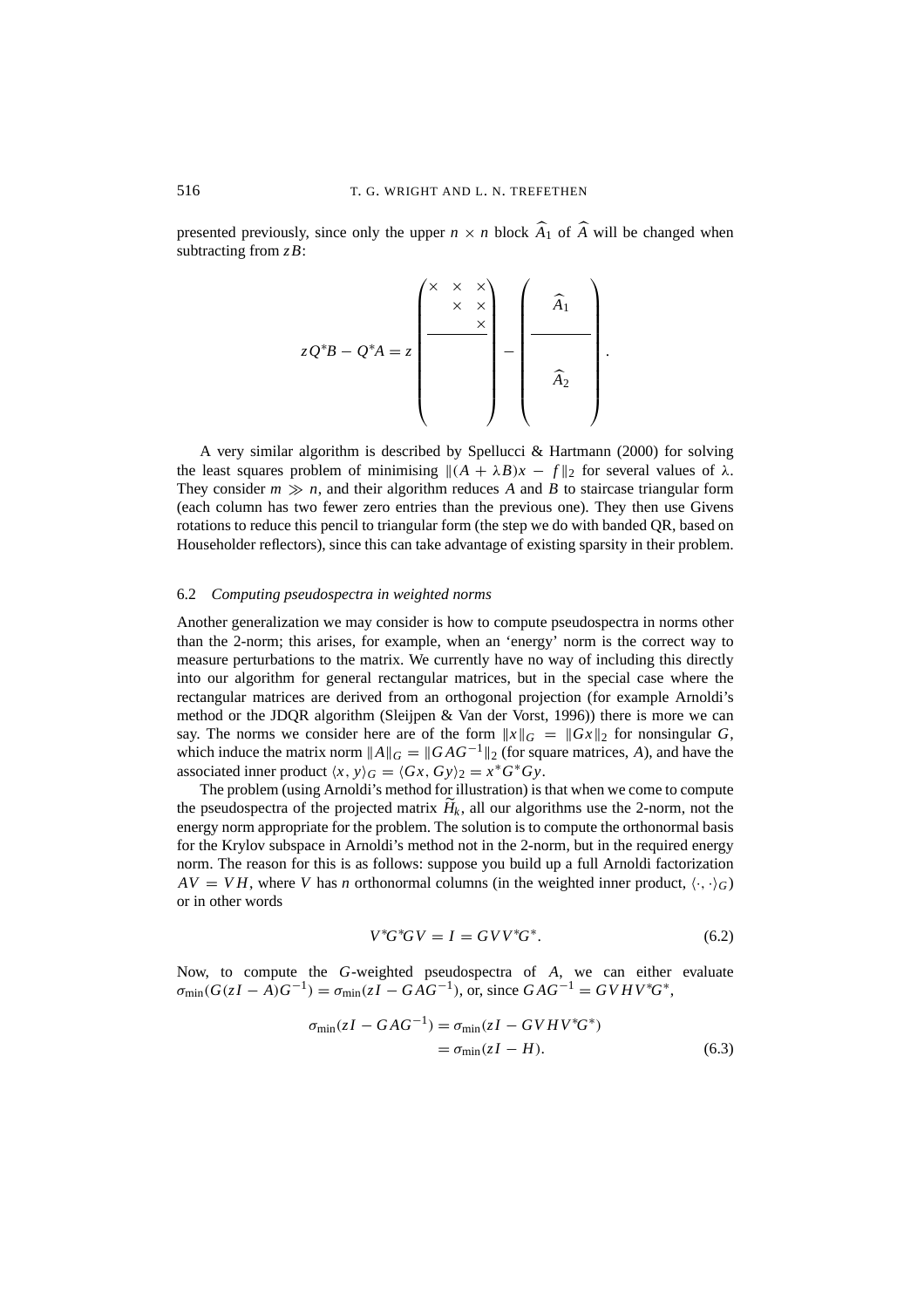This comes from the fact that  $GV$  and  $V$ <sup>\*</sup> $G$ <sup>\*</sup> have 2-norm orthonormal columns (6.2), and so do not change the singular values.

What (6.3) shows is that the *G*-weighted pseudospectra of *A* are the same as the 2 norm pseudospectra of *H*, if we have used the *G*-norm for the orthogonalization. In a practical Arnoldi iteration, we do not actually compute all of the matrix *H* (we only have the upper left  $(k + 1) \times k$  section,  $\hat{H}_k$ ), but we know that the 2-norm pseudospectra of  $\hat{H}_k$ are contained within those of *H*, and so they must be contained within those of *A* by (6.3).

#### **7. Summary**

We have demonstrated that pseudospectra of rectangular matrices can provide useful information in a variety of fields. Using our algorithm, which is implemented in the Pseudospectra GUI (Wright, 2001), one can compute pseudospectra for  $m \times n$  ( $m \ge n$ ) matrices with *n* of the order of 500 to 1000 in a few minutes on a Sun Ultra 5 workstation. The cost of the algorithm is effectively independent of *m*, apart from the initial QR factorization needed when  $m \geq 2n$ .

# **Acknowledgements**

We would like to thank Mark Embree, Nick Higham and Françoise Tisseur for their suggestions and insights which have greatly improved this paper. We are also grateful to Dan Boley and Paul Van Dooren for their advice about control theory.

#### **REFERENCES**

- ARNOLDI, W. E. (1951) The principle of minimized iteration in the solution of the matrix eigenvalue problem. *Quart. Appl. Math.*, **9**, 17–29.
- BAI, Z., DEMMEL, J., DONGARRA, J., RUHE, A. & VAN DER VORST, H. (eds) (2000) *Templates for the Solution of Algebraic Eigenvalue Problems: A Practical Guide*. Philadelphia, PA: SIAM.
- BEATTIE, C. & IPSEN, I. C. (2001) Inclusion regions for matrix eigenvalues. *Linear Algebra Appl.*, (to appear).
- BOLEY, D. (1987) Computing rank-deficiency of rectangular matrix pencils. *Systems Control Lett.*, **9**, 207–214.
- BOLEY, D. (1990) Estimating the sensitivity of the algebraic structure of pencils with simple eigenvalue estimates. *SIAM J. Matrix Anal. Appl.*, **11**, 632–643.
- BRÜHL, M. (1996) A curve tracing algorithm for computing the pseudospectrum. *BIT*, 36, 441–454.
- BYERS, R. (1990) Detecting nearly uncontrollable pairs. *Signal Processing, Scattering and Operator Theory, and Numerical Methods (Amsterdam, 1989)*. Boston, MA: Birkhäuser, pp. 447–457.
- CLINE, A. K., MOLER, C. B., STEWART, G. W. & WILKINSON, J. H. (1979) An estimate for the condition number of a matrix. *SIAM J. Numer. Anal.*, **16**, 368–375.
- EISING, R. (1984) Between controllable and uncontrollable. *Systems Control Lett.*, **4**, 263–264.
- EMBREE, M. & TREFETHEN, L. N. (2001) Generalizing eigenvalue theorems to pseudospectra theorems. *SIAM J. Sci. Comput.*, **23**, 583–590.
- FRAYSSE´, V., GUEURY, M., NICOUD, F. & TOUMAZOU, V. (1996) Spectral portraits for matrix pencils. Technical Report TR/PA/96/19, CERFACS.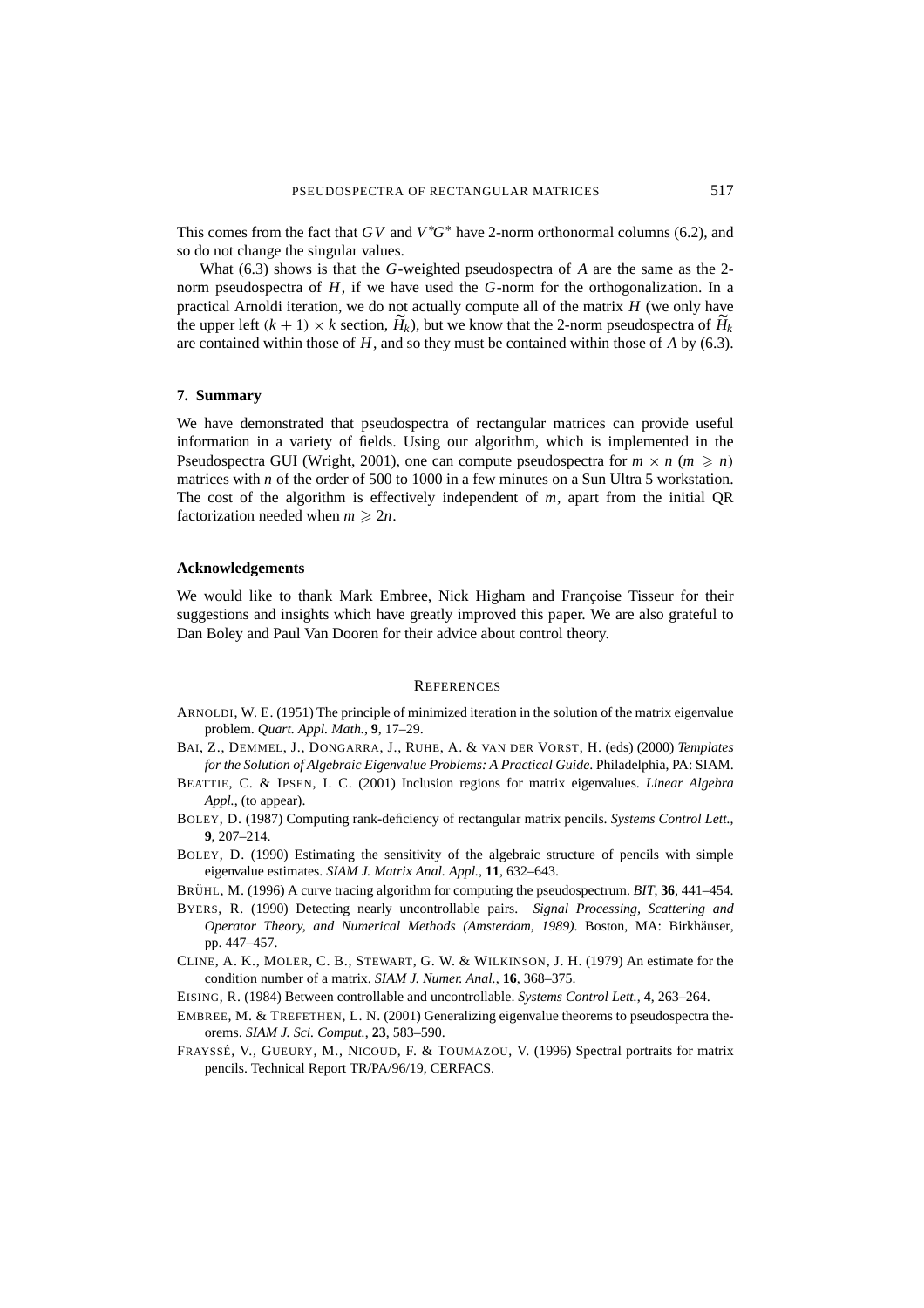- GOLUB, G. H. & VAN LOAN, C. F. (1996) *Matrix Computations*, 3rd edn. Baltimore, MD: Johns Hopkins University Press.
- GU, M. (2000) New methods for estimating the distance to uncontrollability. *SIAM J. Matrix Anal. Appl.*, **21**, 989–1003.
- HIGHAM, N. & TISSEUR, F. (2002) More on pseudospectra for polynomial eigenvalue problems and applications in control theory. *Linear Algebra Appl.*, (to appear).
- JIA, Z. (1997) Refined iterative algorithms based on Arnoldi's process for large unsymmetric eigenproblems. *Linear Algebra Appl.*, **259**, 1–23.
- JIA, Z. & STEWART, G. W. (2001) An analysis of the Rayleigh–Ritz method for approximating eigenspaces. *Math. Comp.*, **70**, 637–647.
- KAILATH, T. (1980) *Linear Systems*. Englewood Cliffs, NJ: Prentice-Hall.
- KARLIN, S. (1992) Mathematical methods and theory in games, programming, and economics. Vol. I: *Matrix Games, Programming, and Mathematical Economics,* Vol. II: *The Theory of Infinite Games*. New York: Dover Publications, Reprint of the 1959 original.
- LAVALLÉE, P.-F. (1997) Nouvelles Approches de Calcul du  $\epsilon$ -Spectre de Matrices et de Faisceaux de Matrices, Ph.D. Thesis, L'Université de Rennes 1, Rennes, France.
- LEHMANN, N. J. (1949) Beiträge zur numerischen Lösung linearer Eigenwertprobleme. I. Z. Angew. *Math. Mech.*, **29**, 341–356.
- LEHMANN, N. J. (1966) Zur Verwendung optimaler Eigenwerteingrenzungen bei der Lösung symmetrischer Matrizenaufgaben. *Numer. Math.*, **8**, 42–55.
- LEHOUCQ, R. B., SORENSEN, D. C. & YANG, C. (1998) *ARPACK Users' Guide*. Philadelphia PA: SIAM.
- LUI, S. H. (1997) Computation of pseudospectra by continuation. *SIAM J. Sci. Comput.*, **18**, 565– 573.
- PARLETT, B. N. (1998) *The Symmetric Eigenvalue Problem*. Philadelphia, PA: SIAM, Corrected reprint of the 1980 original.
- RIEDEL, K. S. &, (1994) Generalized epsilon-pseudospectra. *SIAM J. Numer. Anal.*, **31**, 1219–1225.
- RUHE, A. (1994) The rational Krylov algorithm for large nonsymmetric eigen-values—mapping the resolvent norms (pseudospectrum). Unpublished note.
- SAAD, Y. (1980) Variations on Arnoldi's method for computing eigenelements of large unsymmetric matrices. *Linear Algebra Appl.*, **34**, 269–295.
- SAAD, Y. (1992) *Numerical Methods for Large Eigenvalue Problems*. Manchester: Manchester University Press.
- SLEIJPEN, G. L. G. & VAN DER VORST, H. A. (1996) A Jacobi–Davidson iteration method for linear eigenvalue problems. *SIAM J. Matrix Anal. Appl.*, **17**, 401–425.
- SORENSEN, D. C. (1992) Implicit application of polynomial filters in a *k*-step Arnoldi method. *SIAM J. Matrix Anal. Appl.*, **13**, 357–385.
- SPELLUCCI, P. & HARTMANN, W. M. (2000) A *Q R* decomposition for matrix pencils. *BIT*, **40**, 183–189.
- STEWART, G. W. (1994) Perturbation theory for rectangular matrix pencils. *Linear Algebra Appl.*, **208/209**, 297–301.
- STEWART, G. W. & SUN, J.-G. (1990) *Matrix Perturbation Theory*. Boston, MA: Academic Press.
- THOMPSON, G. L. & WEIL, R. L. (1972) The roots of matrix pencils  $(Ay = \lambda By)$ : Existence, calculations, and relations to game theory. *Linear Algebra Appl.*, **5**, 207–226.
- TOH, K.-C. & TREFETHEN, L. N. (1996) Calculation of pseudospectra by the Arnoldi iteration. *SIAM J. Sci. Comput.*, **17**, 1–15.